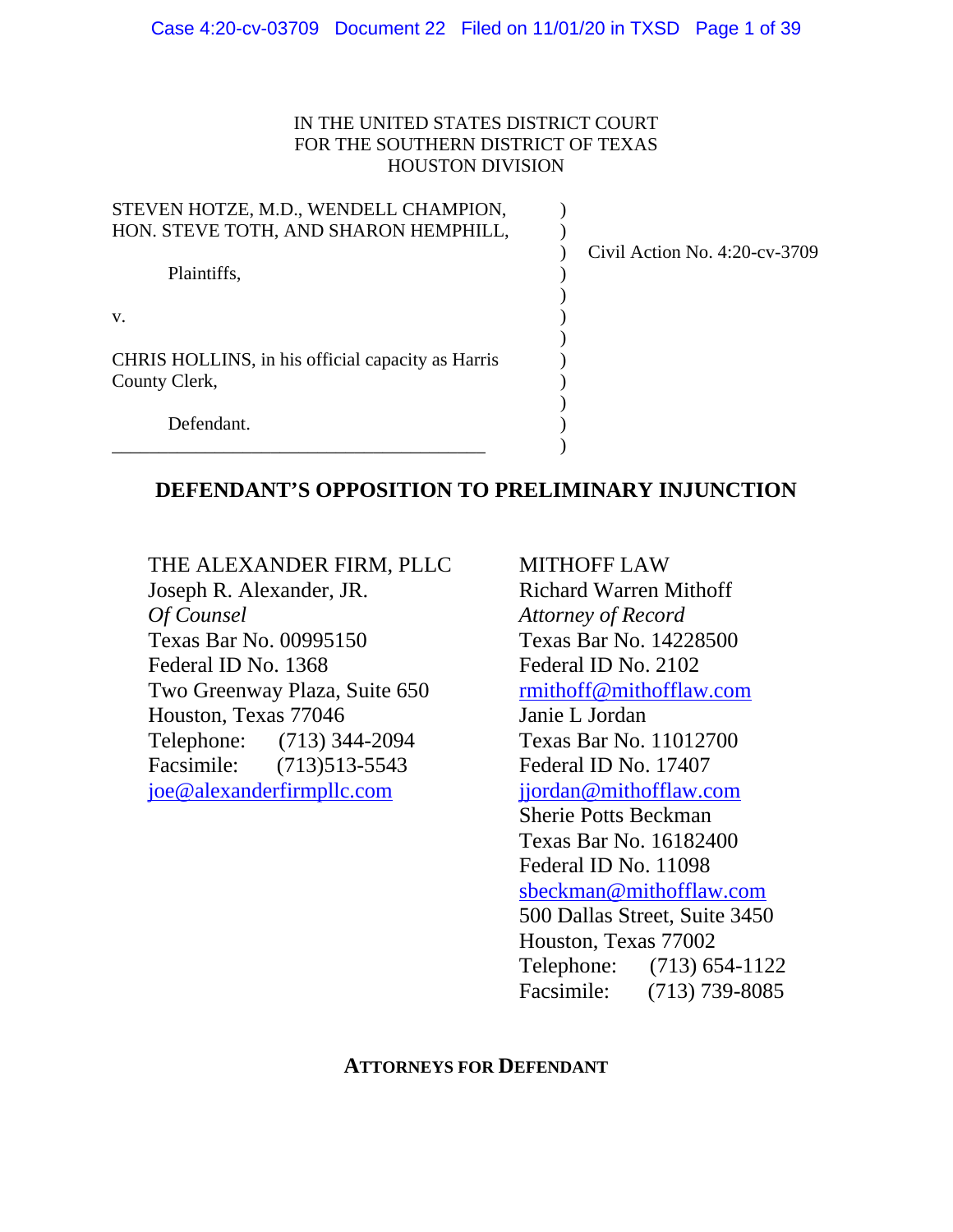# **TABLE OF CONTENTS**

# **Page**

<span id="page-1-0"></span>

| $\mathbf{I}$ . |                                                                      |                                                                                                                          |                                                                                                                                                                               |  |  |  |
|----------------|----------------------------------------------------------------------|--------------------------------------------------------------------------------------------------------------------------|-------------------------------------------------------------------------------------------------------------------------------------------------------------------------------|--|--|--|
| Π.             |                                                                      |                                                                                                                          |                                                                                                                                                                               |  |  |  |
| Ш.             | STATEMENT OF THE ISSUES AND STANDARD OF REVIEW 2                     |                                                                                                                          |                                                                                                                                                                               |  |  |  |
| IV.            |                                                                      |                                                                                                                          |                                                                                                                                                                               |  |  |  |
| V.             |                                                                      |                                                                                                                          |                                                                                                                                                                               |  |  |  |
|                | A.                                                                   | For numerous reasons, the Court should not entertain the<br>merits of Plaintiffs' application for injunctive relief. 4   |                                                                                                                                                                               |  |  |  |
|                |                                                                      | 1.                                                                                                                       |                                                                                                                                                                               |  |  |  |
|                |                                                                      | 2.                                                                                                                       |                                                                                                                                                                               |  |  |  |
|                | <b>B.</b>                                                            | Plaintiffs' unjustifiable delay threatens to disenfranchise<br>more than 100,000 voters, which is a compelling reason to |                                                                                                                                                                               |  |  |  |
|                | $\mathcal{C}$ .                                                      | Plaintiffs cannot show a reasonable likelihood of success. 13                                                            |                                                                                                                                                                               |  |  |  |
|                |                                                                      | 1.                                                                                                                       | Drive-through polling places satisfy the Texas Election                                                                                                                       |  |  |  |
|                |                                                                      | 2.                                                                                                                       | In any event, Plaintiffs cannot prevail on their claim to                                                                                                                     |  |  |  |
|                |                                                                      | 3.                                                                                                                       | Even if Plaintiffs' interpretation of Texas law were<br>correct, their claims do not raise any substantial federal<br>question or invade any protected constitutional right24 |  |  |  |
|                | Granting a preliminary injunction in the midst of the election<br>D. |                                                                                                                          |                                                                                                                                                                               |  |  |  |
|                |                                                                      |                                                                                                                          |                                                                                                                                                                               |  |  |  |
|                |                                                                      |                                                                                                                          |                                                                                                                                                                               |  |  |  |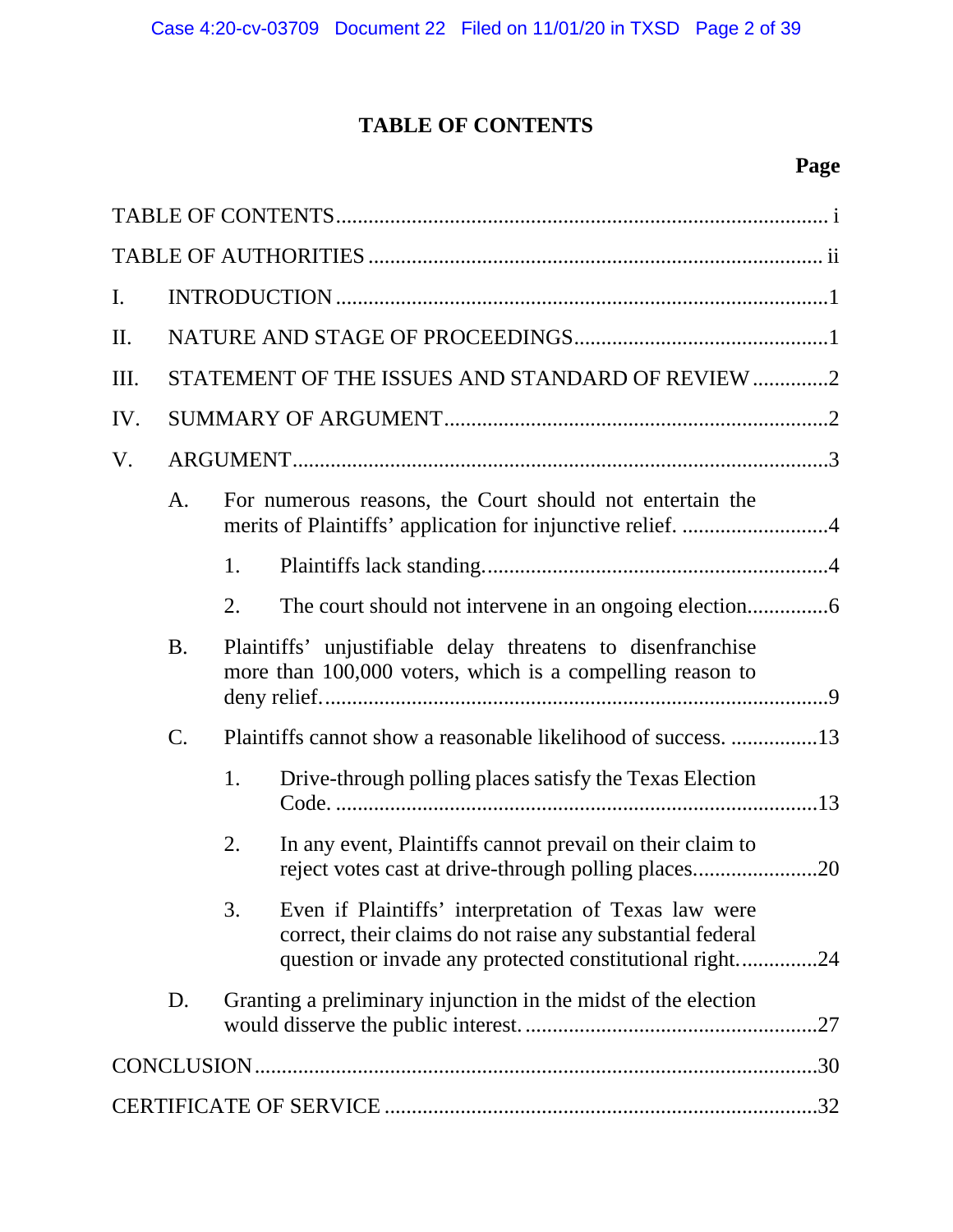### **TABLE OF AUTHORITIES**

# <span id="page-2-0"></span>**Case Page(s)** *Altgelt v. Callaghan*, 144 S.W. 1166 (Tex. Civ. App.—San Antonio 1912, writ dism'd w.o.j.)..............................................................................................[.22](#page-28-0) *Alvarez v. Espinoza*, 844 S.W.2d 238 (Tex. App.—San Antonio 1992, writ dism'd w.o.j.)..............................................................................................[.22](#page-28-1) *Andino v. Middleton*, 592 U.S. \_\_\_, 2020 WL 5887393 (2020) ..........................................................[.23](#page-29-0) *Andrade v. NAACP of Austin*, 345 S.W.3d 1 (Tex. 2011)..................................................................................[.21](#page-27-0) *Arizona State Leg. v. Arizona Indep. Redistricting Comm'n*, 576 U.S. 787 (2015).............................................................................................[.5](#page-11-0) *Armco, Inc. v. Armco Burglar Alarm Co.*, 693 F.2d 1155 (5th Cir. 1982) .............................................................................[.9](#page-15-1) *Baker v. Carr*, 369 U.S. 186 (1962).............................................................................................[.4](#page-10-2) *Branaum v. Patrick*, 643 S.W.2d 745 (Tex. App.—San Antonio 1982, no writ)...............................[.22](#page-28-2) *Bush v. Gore*, 531 U.S. 98 (2000)...........................................................................[.24,](#page-30-1) [25,](#page-31-0) [26,](#page-32-0) [27](#page-33-1) *Citizen Ctr. v. Gessler*, 770 F.3d 900 (10th Cir. 2014) .......................................................................[.6,](#page-12-1) [26](#page-32-1) *Corman v. Torres*, 287 F. Supp. 3d 558 (M.D. Pa. 2018)..................................................................[.5](#page-11-1) *Covey v. Arkansas River Co.*, 865 F.2d 660 (5th Cir. 1989) ...............................................................................[.9](#page-15-2)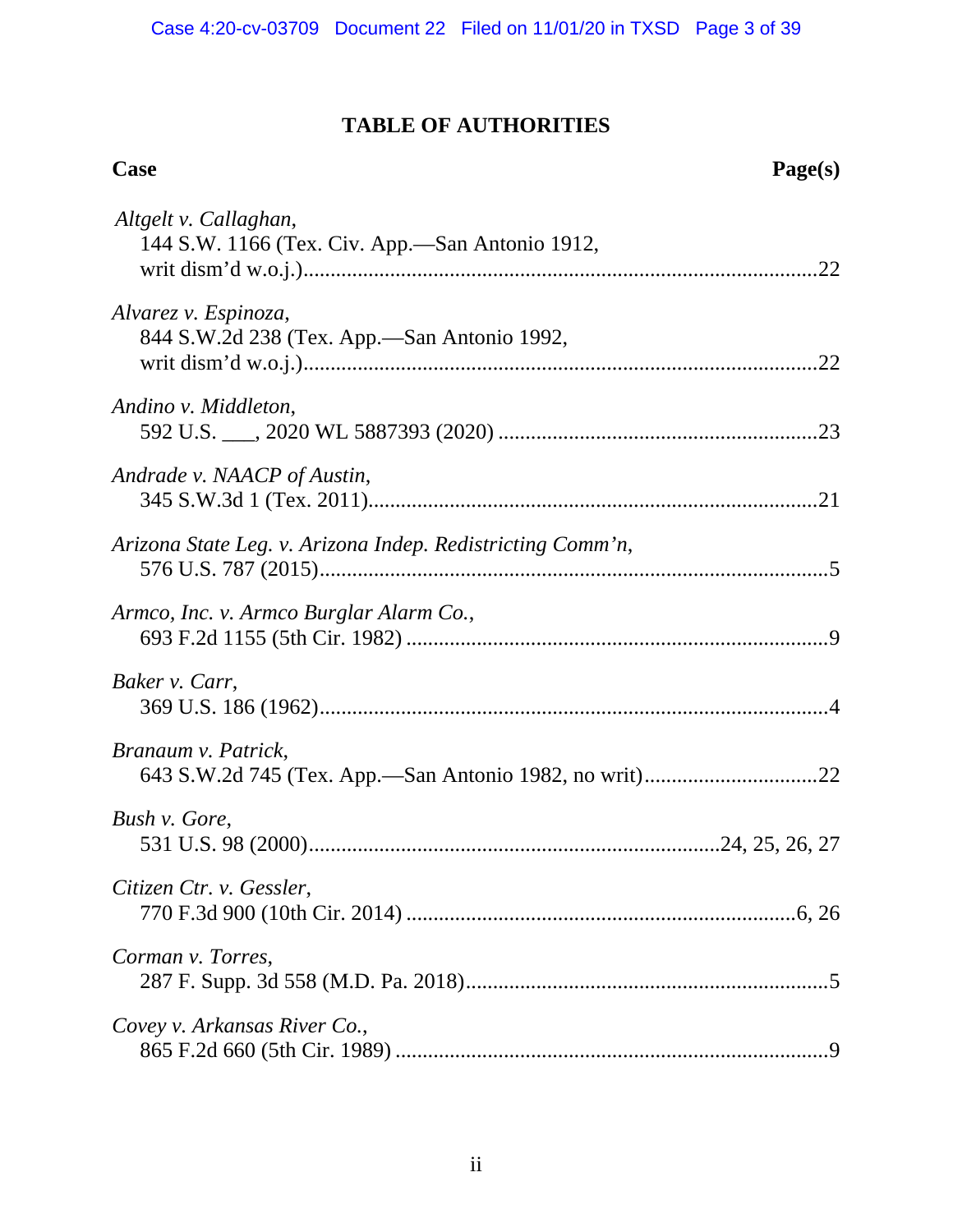| Democratic Nat'l Comm. v. Wisconsin State Legislature,     |
|------------------------------------------------------------|
| eBay Inc. v. MercExchange, L.L.C.,                         |
| Fishman v. Schaffer,                                       |
| Gill v. Whitford,                                          |
| Grupo Mexicano de Desarrollo S.A. v. All. Bond Fund, Inc., |
| Honts v. Shaw,                                             |
| In re Hotze,                                               |
| Husted v. Ohio State Conference of NAACP,                  |
| Hyundai Motor Co. v. Vasquez,                              |
| Kay v. Austin,                                             |
| Lance v. Coffman,                                          |
| Little v. Alto Indep. Sch. Dist.,                          |
| Mazurek v. Armstrong,                                      |
| Moore v. Circosta,                                         |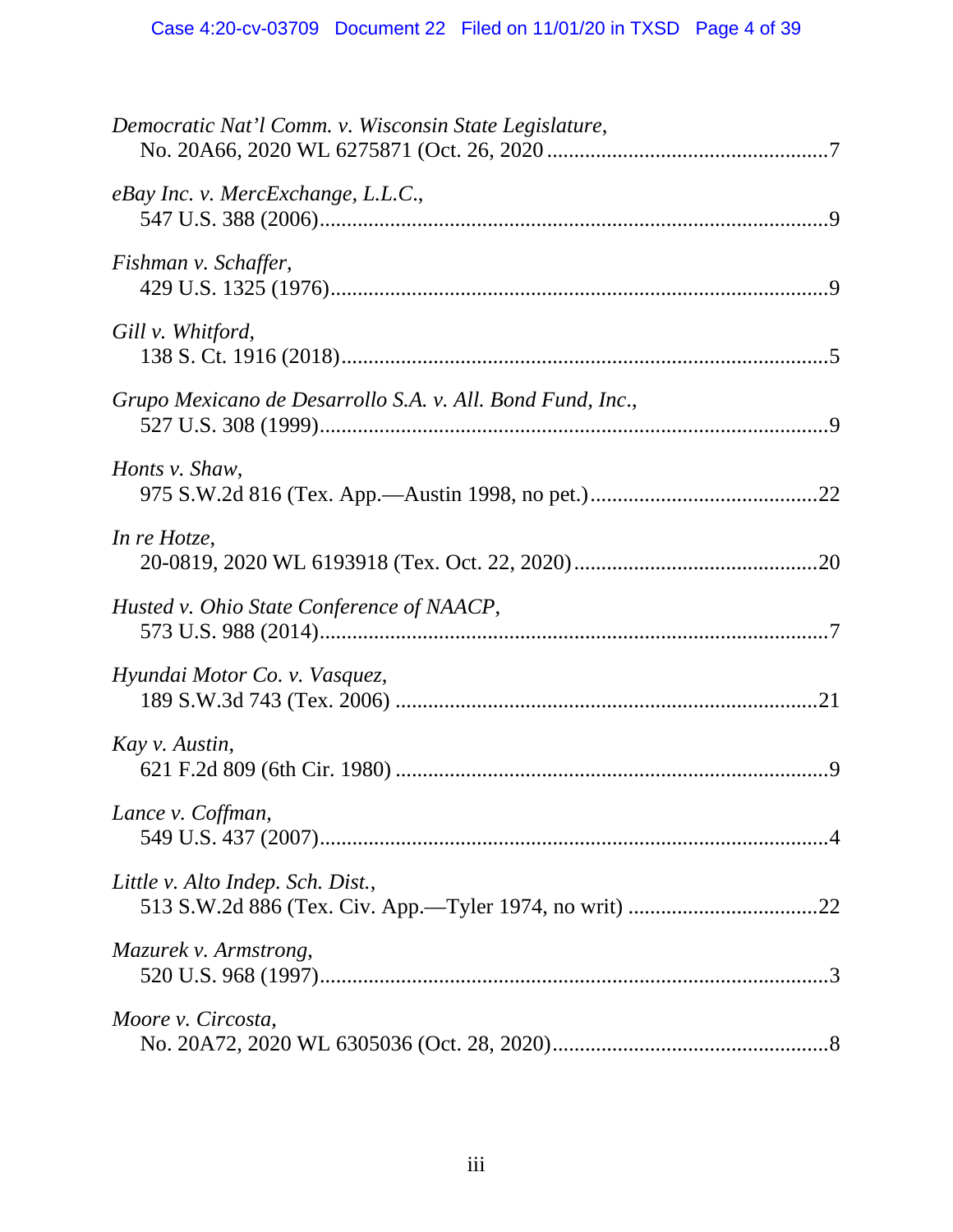| Myers v. State,<br>No. 05-92-00430-CR, 1992 WL 276459                 |
|-----------------------------------------------------------------------|
| Nat'l Ass'n of Gov't Emp. v. City Pub. Serv. Bd.,                     |
| Nken v. Holder,                                                       |
| North Carolina v. League of Women Voters,                             |
| Obama for America v. Husted,                                          |
| Perry v. Judd,                                                        |
| In re Pichardo,<br>14-20-00697-CV, 2020 WL 6051700 (Tex. App.-Houston |
| Protect Our Parks, Inc. v. Chicago Park Dist.,                        |
| Purcell v. Gonzalez,                                                  |
| Raines v. Byrd,                                                       |
| Ramsey v. Wilhelm,                                                    |
| Republican Nat'l Comm. v. Democratic Nat'l Comm.,                     |
| Reynolds v. Sims,                                                     |
| In re State,                                                          |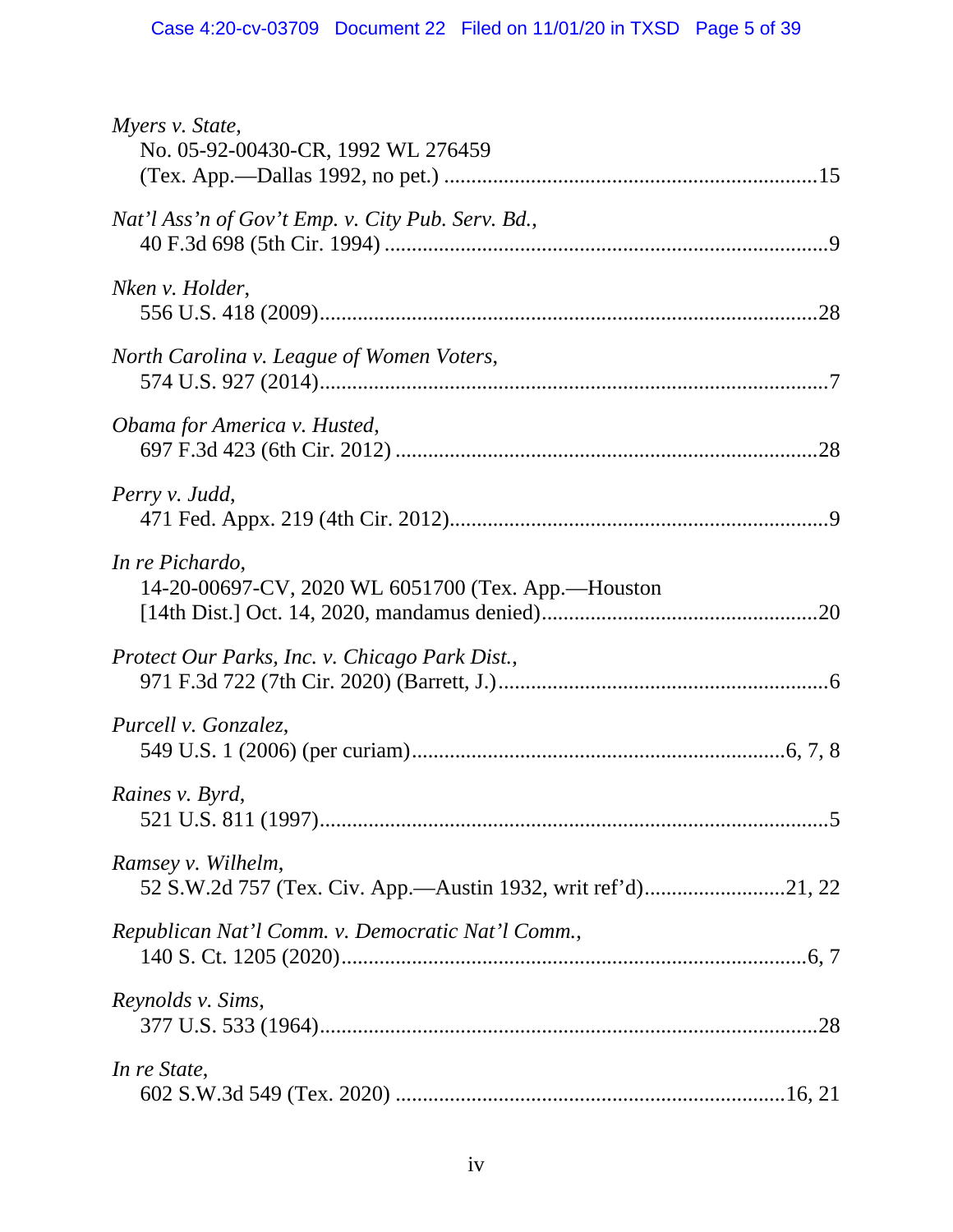# **CONSTITUTION**

|--|--|--|--|--|--|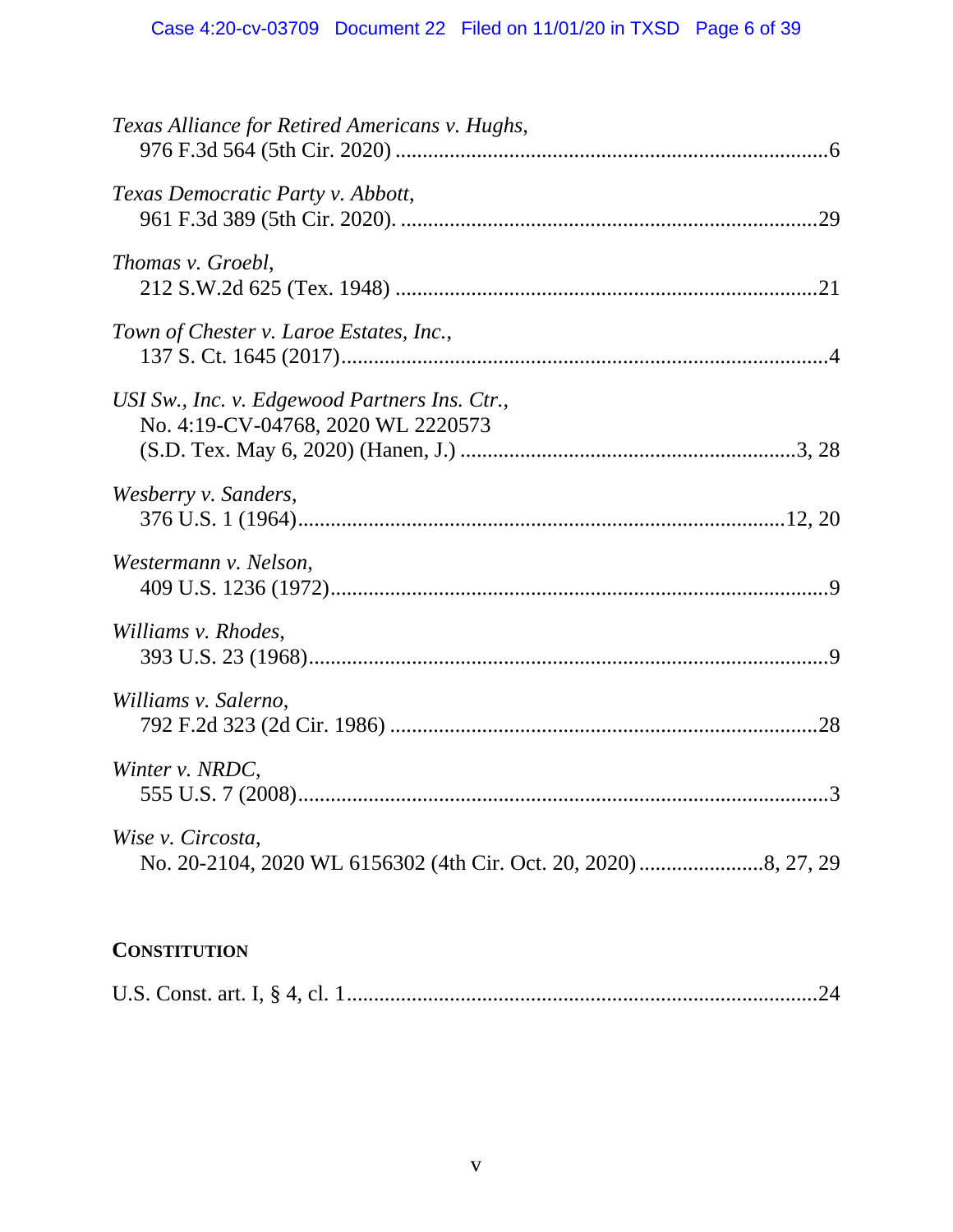# **STATUTES**

| Local Gov't Code |     |
|------------------|-----|
|                  |     |
|                  |     |
| Tex. Elec. Code  |     |
|                  |     |
|                  |     |
|                  |     |
|                  |     |
|                  |     |
|                  |     |
|                  |     |
|                  |     |
|                  |     |
|                  |     |
|                  | .15 |

# **OTHER AUTHORITIES**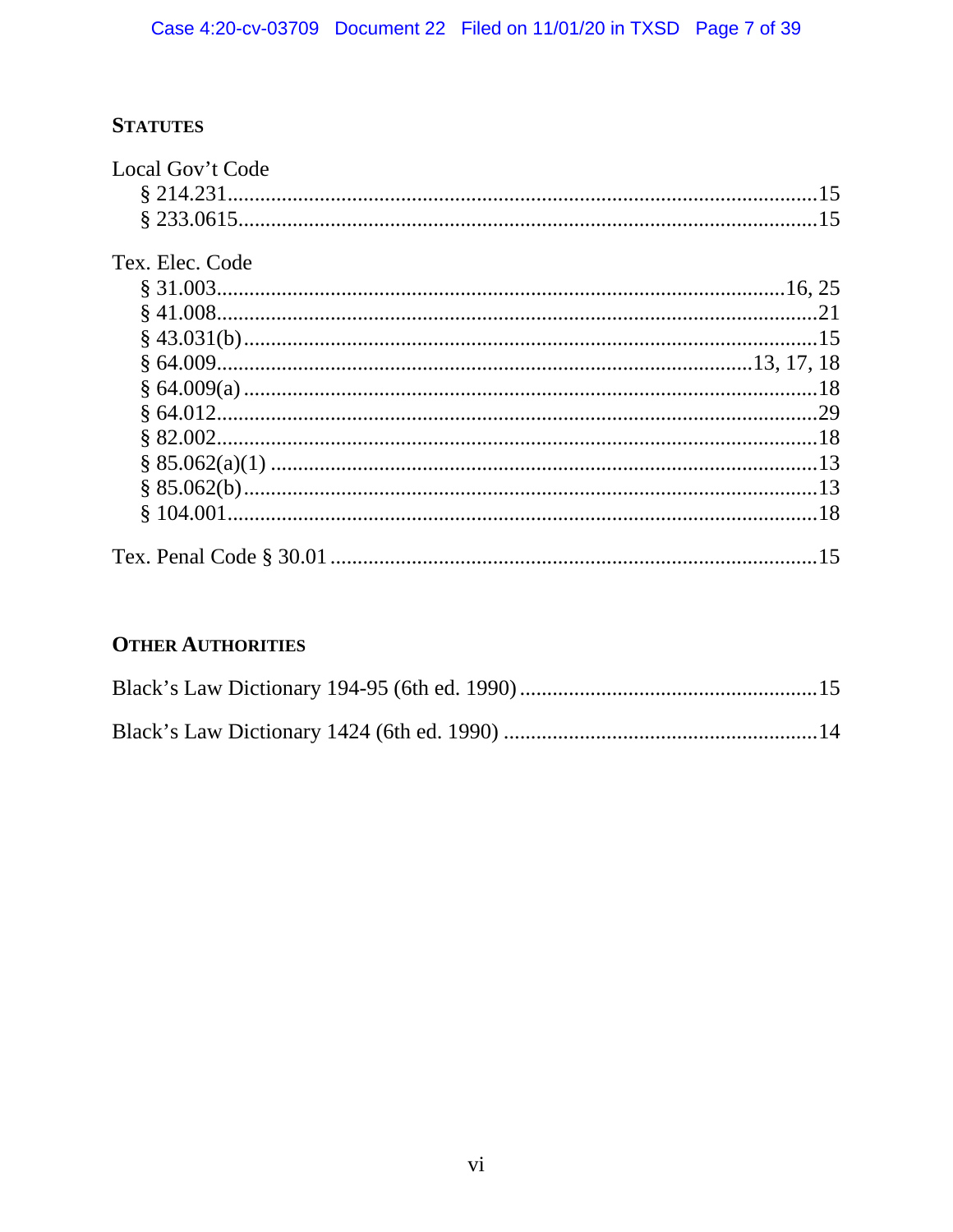#### TO THE HON. ANDREW HANEN, UNITED STATES DISTRICT JUDGE:

Defendant Chris Hollins, in his official capacity as Harris County Clerk, respectfully files this response to Plaintiffs' application for a preliminary injunction.<sup>[1](#page-7-2)</sup>

### <span id="page-7-0"></span>**I. INTRODUCTION**

Early voting has now ended. Election Day is November 3, 2020—tomorrow. There is no justification for Plaintiffs' eleventh-hour attempt to disrupt the election by seeking to enjoin a voting procedure that was announced publicly months ago, approved by the Texas Secretary of State Elections Division, used successfully in the primary elections without challenge, and relied on by more than 100,000 voters. Granting the relief sought by Plaintiffs would disenfranchise a breathtaking number of voters in a naked attempt to influence the outcome of a closely-contested election. Crucially, the Texas Supreme Court has denied relief based on these same arguments about the meaning of the Texas Election Code—twice. *See* Ex. 1-2. This Court should do the same and deny the application for a preliminary injunction.

#### <span id="page-7-1"></span>**II. NATURE AND STAGE OF PROCEEDINGS**

On October 28, 2020—two days before the end of the early voting period for the November 2020 general election—Plaintiffs filed their complaint and requested a preliminary injunction. (Doc. Nos. 1, 3-4). The Court set a hearing. (Doc. No. 6).

<span id="page-7-2"></span><sup>&</sup>lt;sup>1</sup> Because Defendant's answer is not yet due, Defendant reserves the right to file an answer and assert any Rule 12 defenses in due course.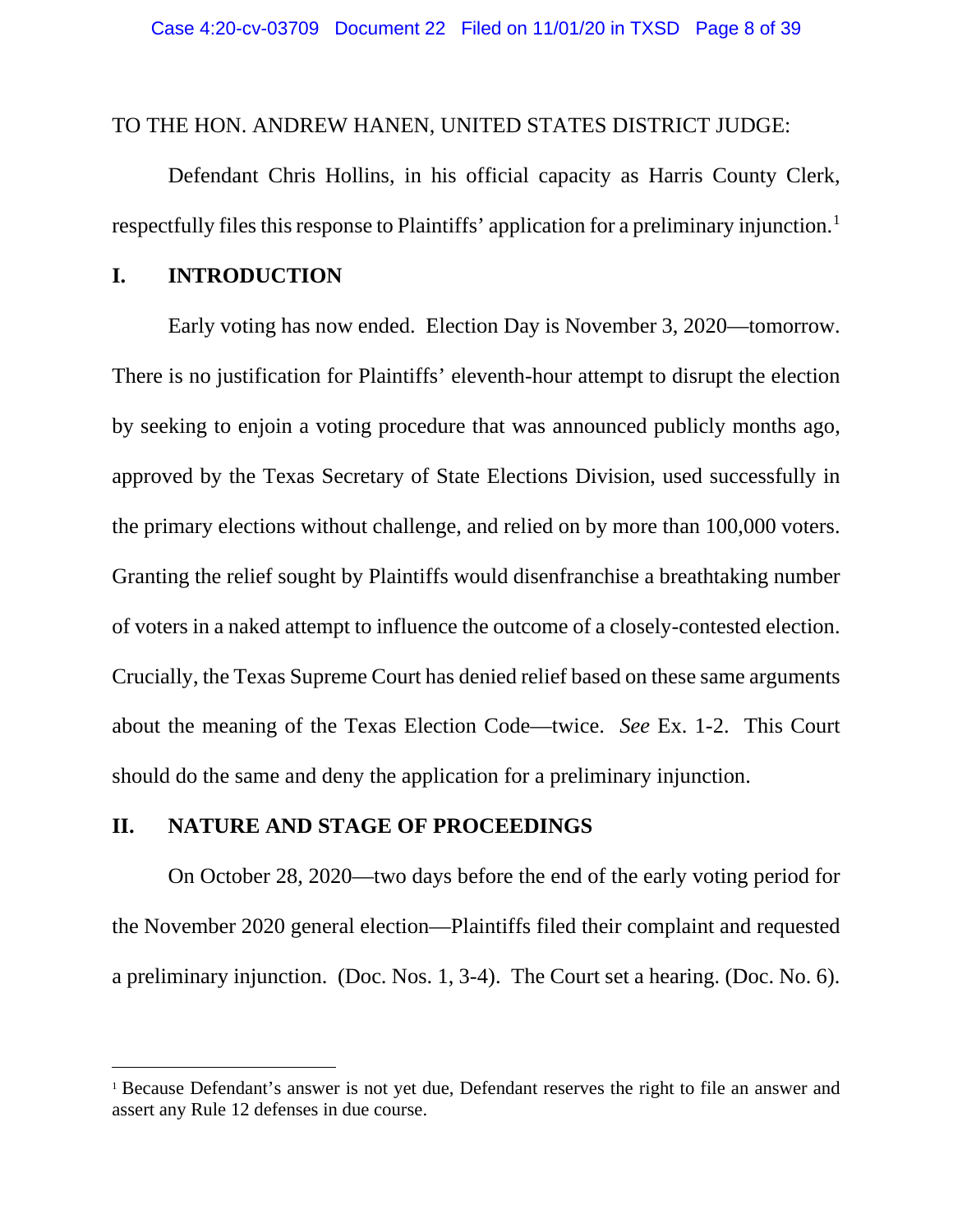## <span id="page-8-0"></span>**III. STATEMENT OF THE ISSUES AND STANDARD OF REVIEW**

- 1. Whether Plaintiffs have standing to assert their claims.
- 2. Whether a district court should intervene in an ongoing election.
- 3. Whether Plaintiffs' unjustifiable delay and the resulting prejudice bars injunctive relief.
- 4. Whether Plaintiffs have satisfied their burden of showing a substantial likelihood of success on the merits of each of their claims for relief which requires them to establish (a) the alleged violations of Texas law, and also (b) the alleged violations of either the Elections Clause or the Equal Protection Clause of the U.S. Constitution.
- 5. Whether granting injunctive relief in the midst of an election would disserve the public interest.

## <span id="page-8-1"></span>**IV. SUMMARY OF ARGUMENT**

Plaintiffs' federal claims depend on the premise that drive-through voting violates the Texas Election Code. Twice in the last two weeks, they have taken that argument to the final arbiter of Texas law—the Texas Supreme Court—and lost. Most recently, they presented identical arguments to the Texas Supreme Court in a petition for a writ of mandamus that alleged the same violations of the Election Code, Ex. 3 at 10-11, 15-19, asserted the same federal rights, *id*. at 12-14, 19-20, and sought precisely the same remedies. *Id*. at 25-26. The Texas Supreme Court denied relief. Ex. 1. The Texas Supreme Court does not agree that drive-through voting violates the Texas Election Code in any way that warrants the invasive step of an injunction (even one that simply "secures" voting records), so this Court should not interfere.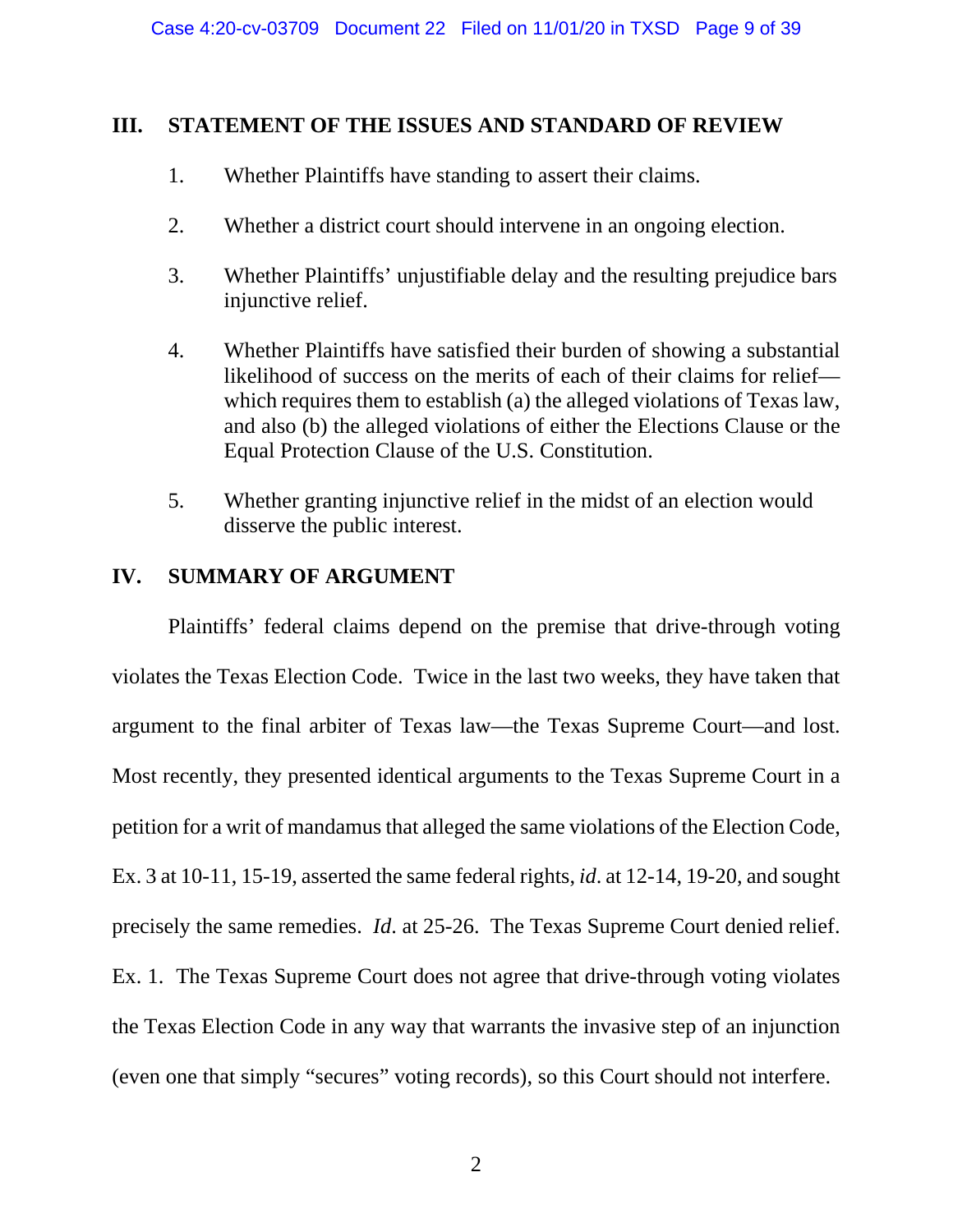#### <span id="page-9-0"></span>**V. ARGUMENT**

It is well-settled that a preliminary injunction is "an 'extraordinary remedy' that should only be granted if the movant has 'clearly carried the burden of persuasion' on all four factors." *USI Sw., Inc. v. Edgewood Partners Ins. Ctr.*, No. 4:19-CV-04768, 2020 WL 2220573, at \*3 (S.D. Tex. May 6, 2020) (Hanen, J.) (citation omitted). Although a movant need not prove its case, it must "clearly show" each of the four factors for injunctive relief:

<span id="page-9-2"></span>(1) a substantial likelihood that the movant will prevail on the merits;

- (2) a substantial threat of irreparable injury if the injunction is not granted;
- (3) the injury outweighs the threatened harm to the party to be enjoined; and

<span id="page-9-3"></span>(4) granting a preliminary injunction will not disserve the public interest.

<span id="page-9-1"></span>*Id*.; *see also Winter v. NRDC*, 555 U.S. 7, 20 (2008) ("A plaintiff seeking a preliminary injunction must establish that he is likely to succeed on the merits, that he is likely to suffer irreparable harm in the absence of preliminary relief, that the balance of equities tips in his favor, and that an injunction is in the public interest."); *Mazurek v. Armstrong*, 520 U.S. 968, 972 (1997) ("It frequently is observed that a preliminary injunction is an extraordinary and drastic remedy, one that should not be granted unless the movant, *by a clear showing,* carries the burden of persuasion.") (citation omitted) (emphasis in original). Plaintiffs cannot meet that test under the extraordinary circumstances of this case.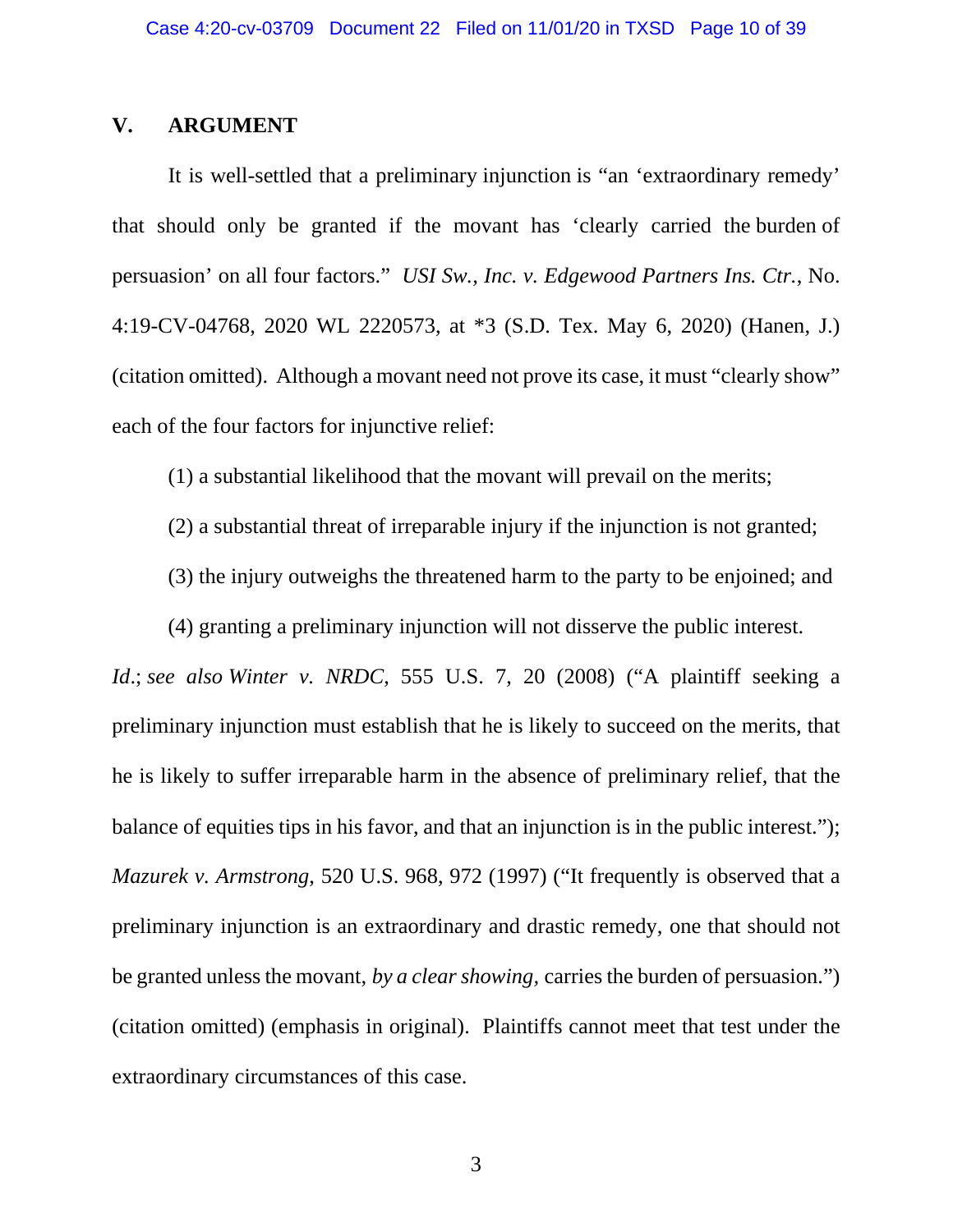# <span id="page-10-0"></span>**A. For numerous reasons, the Court should not entertain the merits of Plaintiffs' application for injunctive relief.**

Before turning to the merits of Plaintiffs' claims and the injunction factors, there are a series of jurisdictional and prudential barriers to be addressed.

## **1. Plaintiffs lack standing.**

<span id="page-10-1"></span>Plaintiffs' complaint alleges violations of Article I, section IV, clause 1 of the U.S. Constitution (the "Elections Clause") and the Equal Protection Clause of the Fourteenth Amendment. Complaint at 1-2, 9-11, 11-12. Standing must exist for "each claim." *Town of Chester v. Laroe Estates, Inc.*, 137 S. Ct. 1645, 1650 (2017) (citing cases). Plaintiffs cannot establish standing for either claim.

<span id="page-10-4"></span>First, the Elections Clause claim alleges the violation of a right that belongs to the Legislature—not to any individual voter, legislator, or candidate. Therefore, none of the Plaintiffs can establish an individual injury-in-fact that provides standing to litigate this particular claim. *See Lance v. Coffman*, 549 U.S. 437, 442 (2007). Indeed, the U.S. Supreme Court's reasoning in *Lance* is equally applicable here:

<span id="page-10-3"></span>The only injury plaintiffs allege is that the law—specifically the Elections Clause—has not been followed. This injury is precisely the kind of undifferentiated, generalized grievance about the conduct of government that we have refused to countenance in the past. It is quite different from the sorts of injuries alleged by plaintiffs in voting rights cases where we have found standing. Because plaintiffs assert no particularized stake in the litigation, we hold that they lack standing to bring their Elections Clause claim.

<span id="page-10-2"></span>*Id*. (citing and distinguishing *Baker v. Carr*, 369 U.S. 186 (1962)).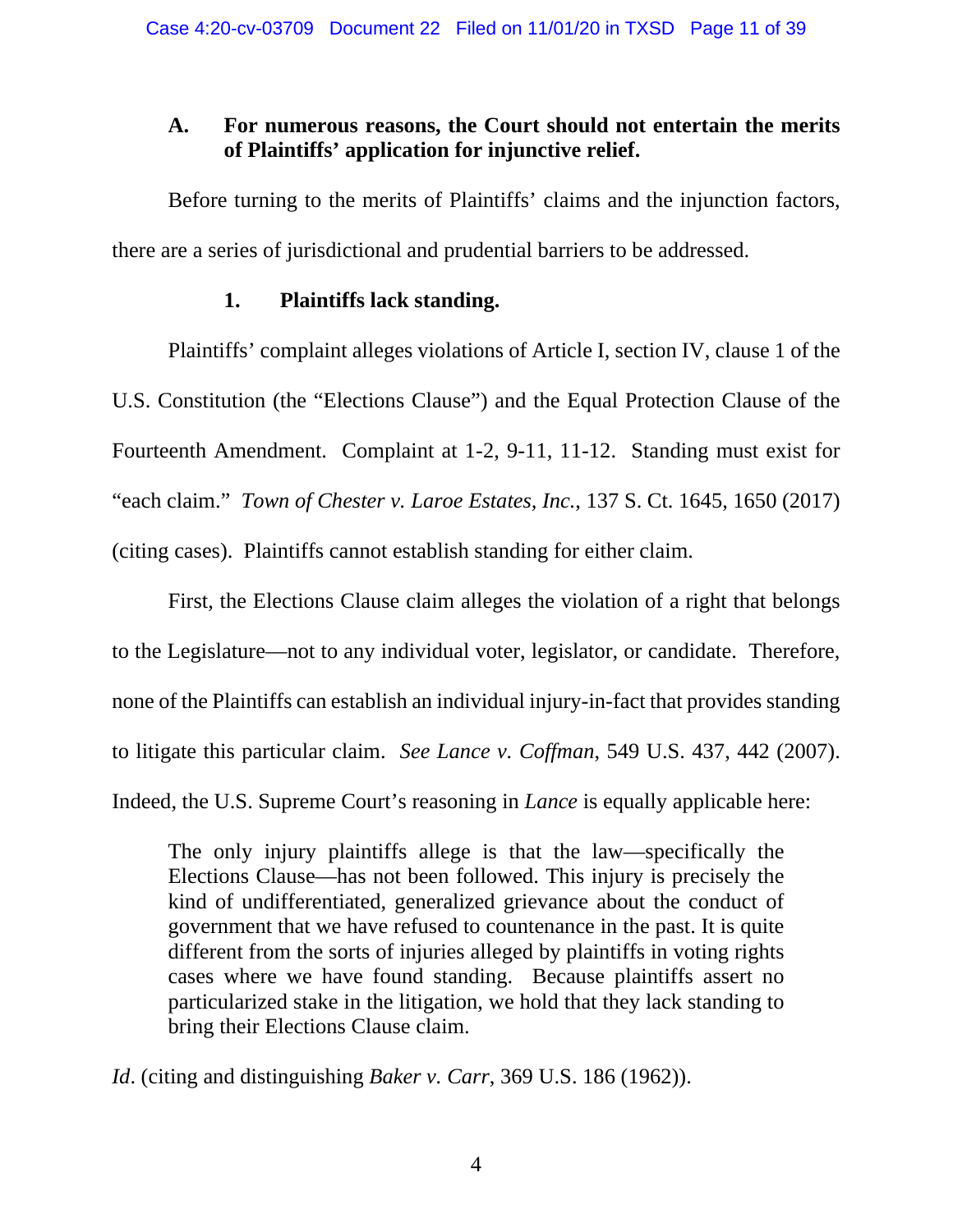<span id="page-11-3"></span>This conclusion is not altered by the fact that one of the Plaintiffs here, Representative Toth, is a member of the Texas Legislature. At least with respect to the Elections Clause claim, Representative Toth has suffered no individual injury, but alleges an "institutional injury" that is "wholly abstract and widely dispersed." *Raines v. Byrd*, 521 U.S. 811, 829 (1997). This is not a case in which the entire Legislature is appearing as "an institutional plaintiff asserting an institutional injury" that has "commenced this action after authorizing votes in both of its chambers." *Arizona State Leg. v. Arizona Indep. Redistricting Comm'n*, 576 U.S. 787, 802 (2015). Accordingly, Representative Toth has no standing to assert the claim either. *Corman v. Torres*, 287 F. Supp. 3d 558, 567-69 (M.D. Pa. 2018) (three-judge court applying this principle to state legislators alleging Elections Clause violations).

<span id="page-11-1"></span><span id="page-11-0"></span>As for Plaintiffs' equal protection claim, none of them has demonstrated any individual and particularized injury that differentiates them from all other voters. They complain that equal protection is violated because Harris County voters are being treated differently from voters in other counties. *See* Complaint at 11-12, 16. [2](#page-11-4) But Plaintiffs are not suffering any *individual* injury. "[T]he fundamental problem" with their equal protection claim is that "[i]t is a case about group political interests, not individual legal rights." *Gill v. Whitford*, 138 S. Ct. 1916, 1922 (2018).

<span id="page-11-4"></span><span id="page-11-2"></span> $2$  Plaintiffs are mistaken to assert that Harris County is the only county using drive-through voting. [http://users.neo.registeredsite.com/2/5/8/19955852/assets/EV\\_HOURS38404.pdf](http://users.neo.registeredsite.com/2/5/8/19955852/assets/EV_HOURS38404.pdf) (Calhoun Cty.).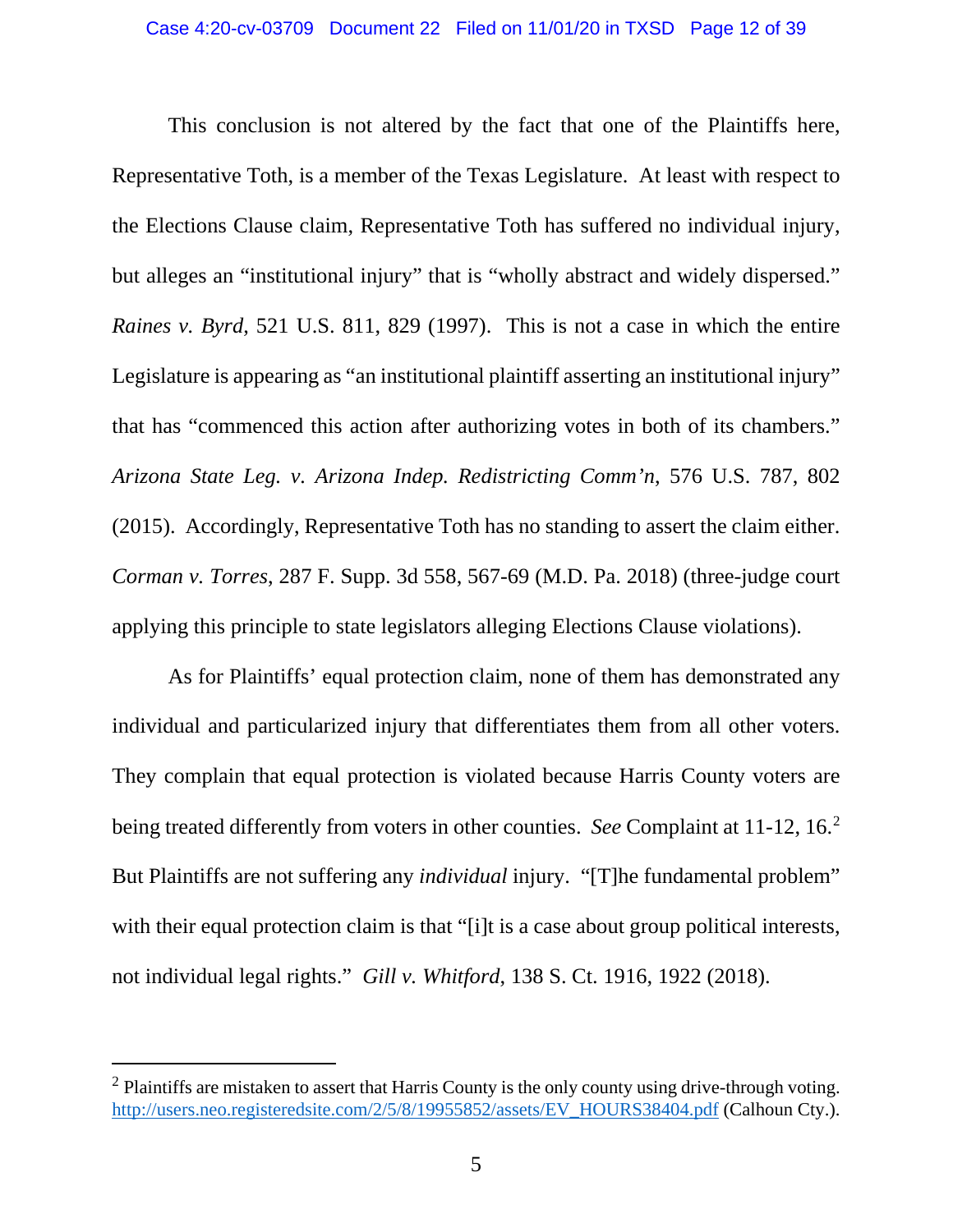Moreover, the essential premise of the equal protection claim is incorrect. Because the Clerk treats every Harris County voter equally, the fact that this county offers different polling places than other counties does not mean the Clerk has denied residents of Harris County equal protection of the law. *See Citizen Ctr. v. Gessler*, 770 F.3d 900, 917–19 (10th Cir. 2014). Plaintiffs are entitled to disagree with the Clerk's use of drive-through polling places, but "recognizing standing based on such an 'undifferentiated' injury is fundamentally 'inconsistent' with the exercise of the judicial power." *Protect Our Parks, Inc. v. Chicago Park Dist.*, 971 F.3d 722, 731 (7th Cir. 2020) (Barrett, J.) (citation omitted).

### <span id="page-12-5"></span><span id="page-12-4"></span><span id="page-12-2"></span><span id="page-12-1"></span>**2. The court should not intervene in an ongoing election.**

<span id="page-12-0"></span>This Court should not interfere in the middle of an ongoing election, especially when the procedure in question was implemented by a public official exercising his official duties and was previously approved by the Elections Division of the Texas Secretary of State. *See* Ex. 6 at ¶ 5.

<span id="page-12-3"></span>Since *Purcell v. Gonzalez*, 549 U.S. 1 (2006) (per curiam) stated this principle, the Supreme Court "has repeatedly emphasized that lower federal courts should ordinarily not alter the election rules on the eve of an election." *Republican Nat'l Comm. v. Democratic Nat'l Comm.*, 140 S. Ct. 1205, 1207 (2020); *see also Texas Alliance for Retired Americans v. Hughs*, 976 F.3d 564 (5th Cir. 2020) (noting the "value of preserving the status quo in a voting case on the eve of an election").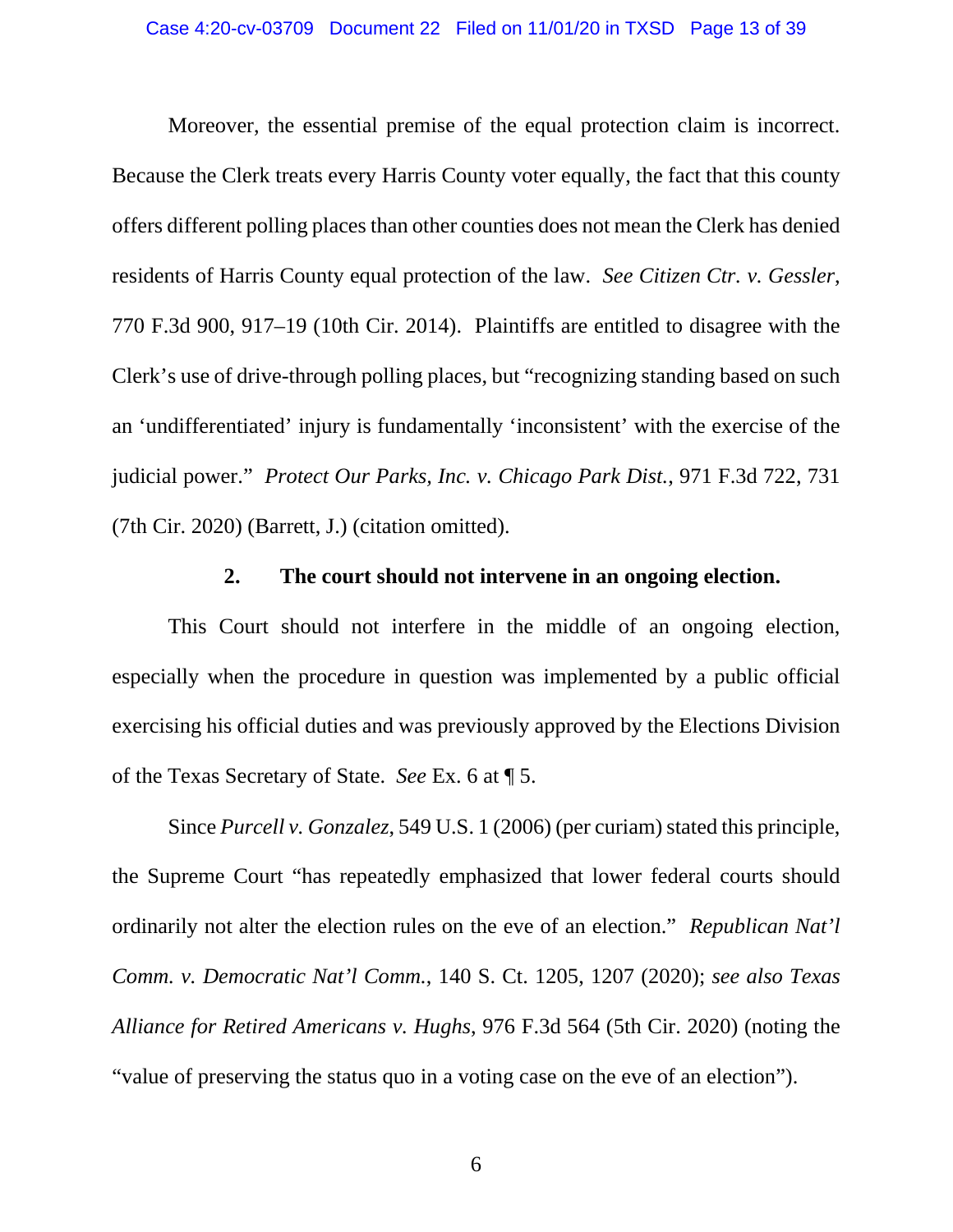<span id="page-13-0"></span>The *Purcell* principle has been consistently followed by the Supreme Court. *Democratic Nat'l Comm. v. Wisconsin State Legislature*, No. 20A66, 2020 WL 6275871, at \*3 (Oct. 26, 2020) (Kavanaugh, J., concurring) (collecting cases). Simply put, a district court should not "intervene[] in the thick of election season to enjoin enforcement of a State's laws." *Id.* at \*1 (Roberts, C.J., concurring).

<span id="page-13-4"></span><span id="page-13-3"></span><span id="page-13-2"></span>The *Purcell* principle has been applied to vacate lower courts' decisions enjoining state election rules when the election was close at hand. *See, e.g.*, *Purcell*, 549 U.S. at 3, 5-6 (vacating an injunction entered 33 days before election day); *Republican Nat'l Committee*, 140 S. Ct. at 1208-09 (staying an injunction entered five days before election day); *see also North Carolina v. League of Women Voters*, 574 U.S. 927 (2014) (staying an injunction entered 32 days before election day); *Husted v. Ohio State Conference of NAACP*, 573 U.S. 988 (2014) (staying an injunction entered 61 days before election day).

<span id="page-13-1"></span>Here, Plaintiffs are seeking an injunction not "on the eve of an election," *Republican Nat'l Comm.*, 140 S. Ct. at 1207, but in the middle of it. Early voting occurred between October 13-30, 2020. Election Day is tomorrow, November 3. More than 1.4 million residents of Harris County have voted already, Ex. 12, 17, including 126,912 who voted at drive-through polling places. *Id*. Intervening now would foment controversy and "result in voter confusion," *Purcell*, 549 U.S. at 5-6, especially among voters left to wonder whether their votes will be counted.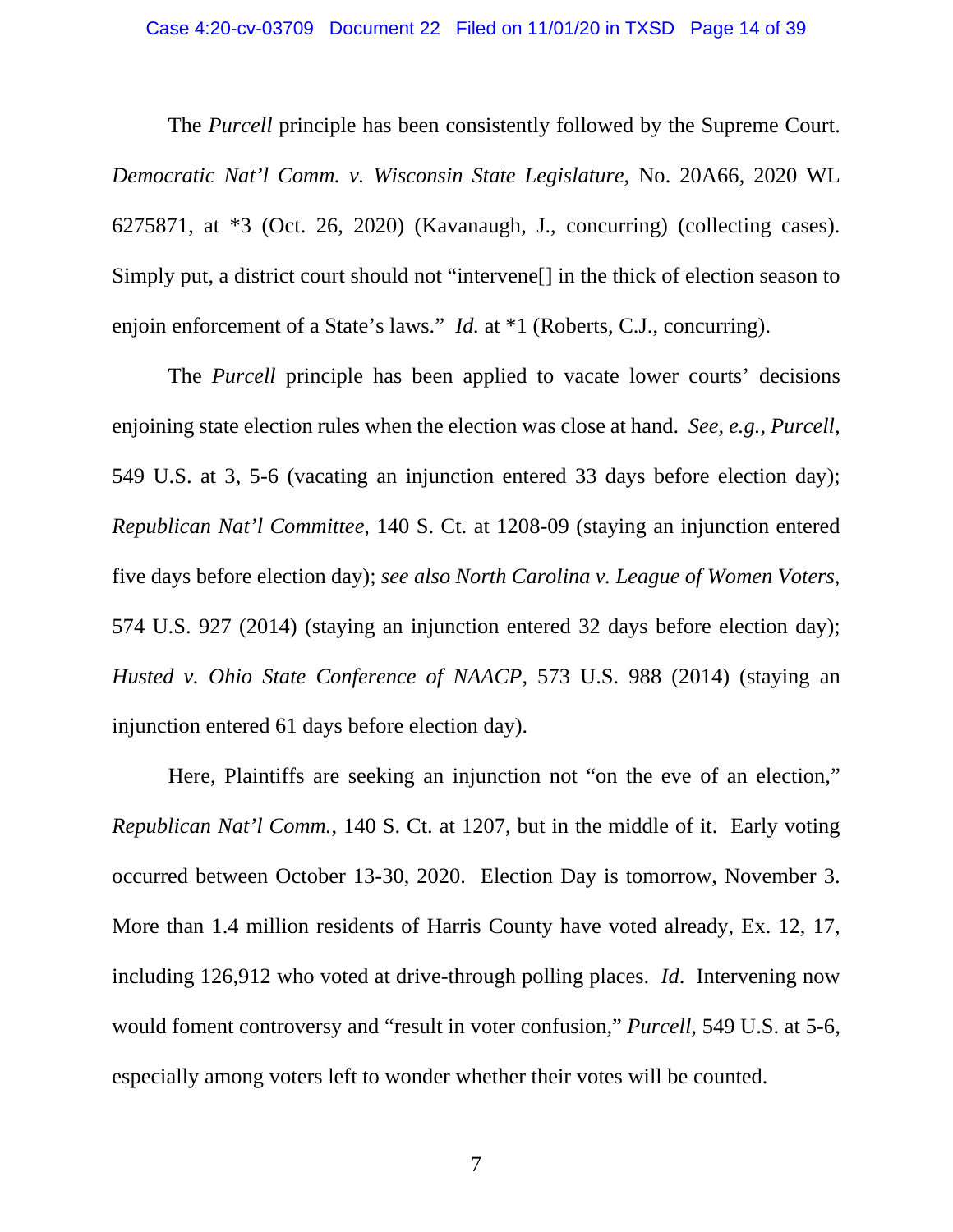#### <span id="page-14-1"></span>Case 4:20-cv-03709 Document 22 Filed on 11/01/20 in TXSD Page 15 of 39

If this Court issues a preliminary injunction, the risk of voter confusion and a "consequent incentive to remain away from the polls," *id*., will be intolerably high. First, individuals who have not voted yet and are relying on drive-through voting may become confused and stay away from the polls. Indeed, it is impossible to quantify how many individuals chose not to request mail ballots because they were relying on drive-through voting being available to them on Election Day. Second, individuals who have already voted using drive-through voting may attempt to return on Election Day to make sure their votes are counted—creating a needless crisis.

<span id="page-14-2"></span>A recent application of the *Purcell* principle is instructive. Two weeks ago, after the North Carolina State Board of Elections modified the deadline for receipt of absentee ballots, the Fourth Circuit refused injunctive relief. *See Wise v. Circosta*, No. 20-2104, 2020 WL 6156302, at \*1-4 (4th Cir. Oct. 20, 2020). The Fourth Circuit stated that "*Purcell* strongly counsels *against* issuing an injunction here." *Id.* at \*3. Tellingly, the Supreme Court also refused to grant an injunction. *Moore v. Circosta*, No. 20A72, 2020 WL 6305036 (Oct. 28, 2020). These denials represented disciplined and conscientious adherence to the *Purcell* principle.

<span id="page-14-0"></span>Here, the Clerk implemented drive-through polling places in an exercise of his official duties under state law. Therefore, drive-through voting is the status quo, and federal courts should not interfere just before the final day of the election.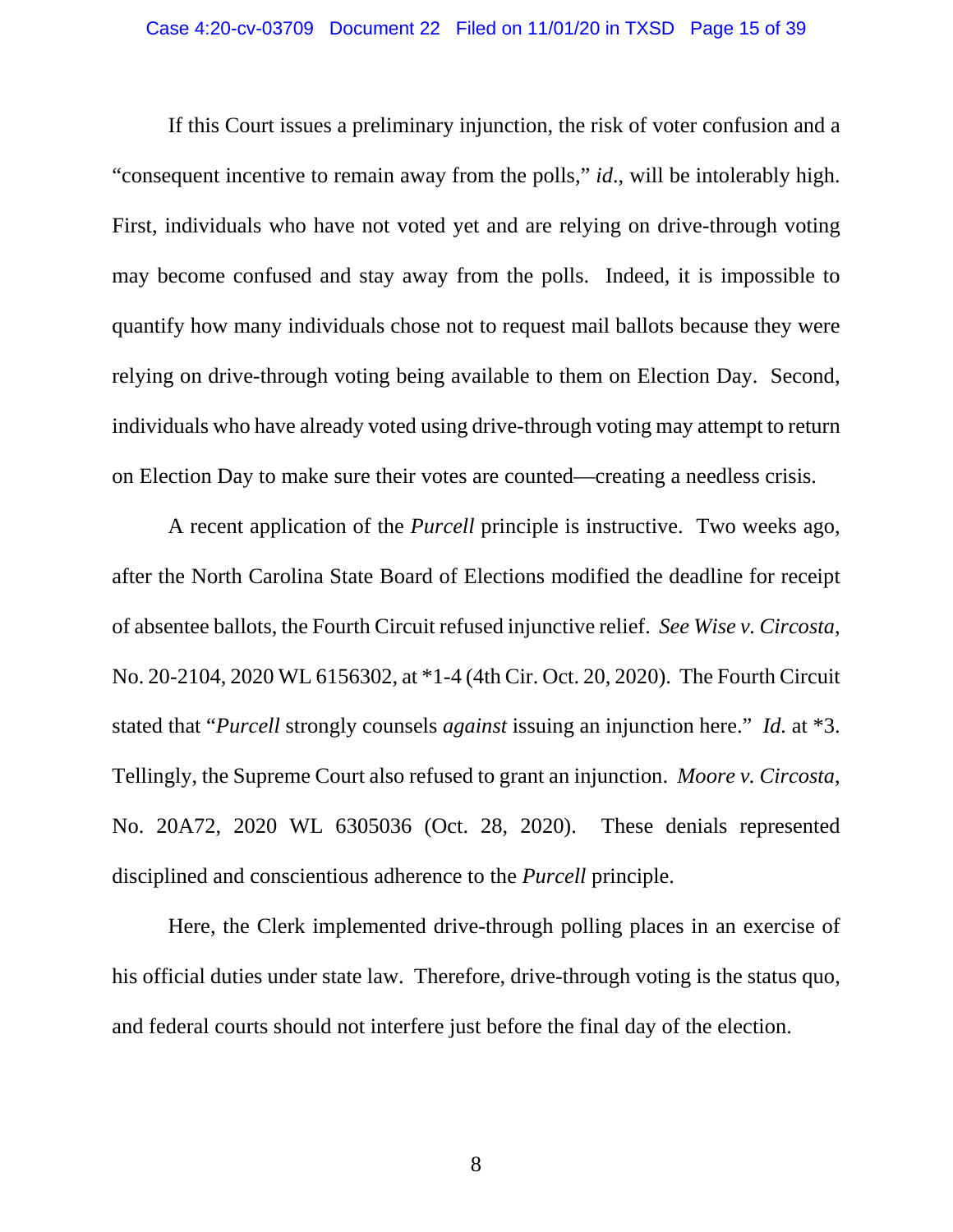## <span id="page-15-0"></span>**B. Plaintiffs' unjustifiable delay threatens to disenfranchise more than 100,000 voters, which is a compelling reason to deny relief.**

<span id="page-15-7"></span><span id="page-15-3"></span><span id="page-15-2"></span>Because injunctive relief is subject to "well-established principles of equity," *eBay Inc. v. MercExchange, L.L.C*., 547 U.S. 388, 391 (2006), the right to relief may be forfeited by an inexcusable delay that causes prejudice. "Laches is founded on the notion that equity aids the vigilant and not those who slumber on their rights." *Nat'l Ass'n of Gov't Emp. v. City Pub. Serv. Bd.*, 40 F.3d 698, 708 (5th Cir. 1994); *see also Covey v. Arkansas River Co.*, 865 F.2d 660, 662 (5th Cir. 1989) ("It is a common maxim that equity is not intended for those who sleep on their rights."); *Armco, Inc. v. Armco Burglar Alarm Co.*, 693 F.2d 1155, 1161 (5th Cir. 1982) (stating the elements of laches). This obligation is one of the "traditional principles of equity jurisdiction" that is a "prerequisite" to the "availability of injunctive relief." *Grupo Mexicano de Desarrollo S.A. v. All. Bond Fund, Inc*., 527 U.S. 308, 318–19 (1999).

<span id="page-15-10"></span><span id="page-15-5"></span><span id="page-15-1"></span>The laches principle applies in election cases. *See*, *e.g*., *Williams v. Rhodes*, 393 U.S. 23, 34–35 (1968) (upholding denial of injunctive relief to litigant seeking ballot access, despite a meritorious claim, based on the litigant's unjustifiable delay); *Perry v. Judd*, 471 Fed. Appx. 219, 224-26 (4th Cir. 2012) (same); *Kay v. Austin*, 621 F.2d 809, 813 (6th Cir. 1980) (same). [3](#page-15-11)

<span id="page-15-11"></span><span id="page-15-9"></span><span id="page-15-8"></span><span id="page-15-6"></span><span id="page-15-4"></span><sup>3</sup> *See also Fishman v. Schaffer,* 429 U.S. 1325, 1330 (1976) (Marshall, J., Circuit Justice); *Westermann v. Nelson,* 409 U.S. 1236, 1236–37 (1972) (Douglas, J., Circuit Justice).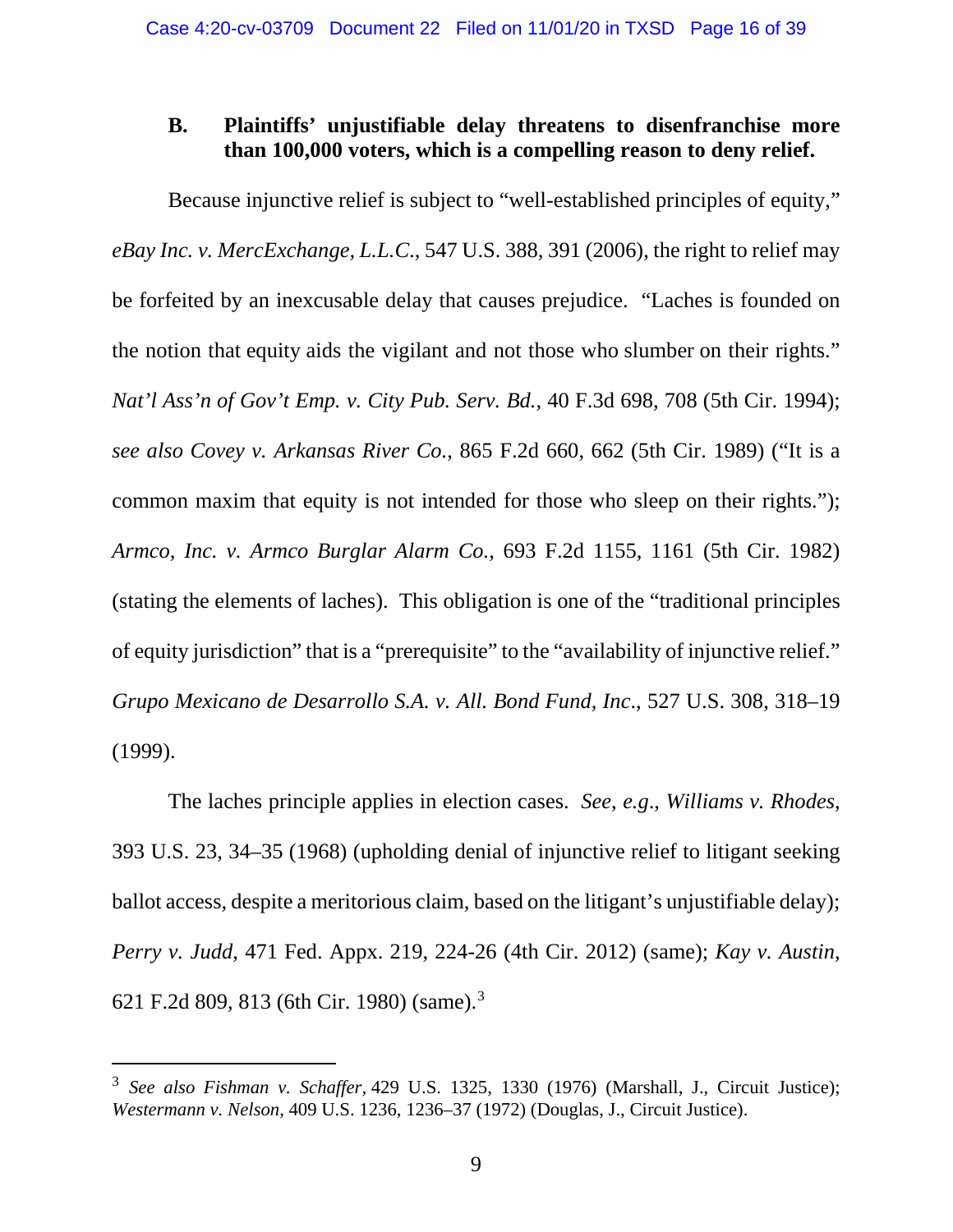The laches principle provides a compelling reason to deny injunctive relief. Plaintiffs did not file their federal complaint until October 28—just two days before the conclusion of the early voting and after more than 100,000 Texans had voted at drive-through polling places in reliance on the justifiable expectation that their votes would be counted in this uniquely consequential election. Plaintiffs cannot pretend that they lacked prior notice and a reasonable opportunity to file their claims earlier, nor can they deny the prejudice that would result from the relief they seek potentially disenfranchising an astounding number of voters.

First, Plaintiffs inexcusably delayed the filing of their federal complaint. Plans to establish drive-through polling places were announced on June 15, 2020. Ex. 5. Throughout the summer, the Clerk held a series of "stakeholder meetings," which included representatives from the Harris County Republican Party, to discuss various issues related to the election—including the drive-through polling places. Ex. 6 ¶ 6. On July 10, the Clerk tested one drive-through polling place during the primary run-off election, and then issued a press release about it on July 22. Ex. 7. On July 29, the Harris County Attorney approved of drive-through voting. Ex. 8.

On August 25, the Harris County Commissioner's Court approved a plan to implement drive-through polling places for the general election, a decision that was publicized in the *Houston Chronicle.* Ex. 9. The Commissioners (a bipartisan body) unanimously approved the drive-through voting ("DTV") polling places. Ex. 10.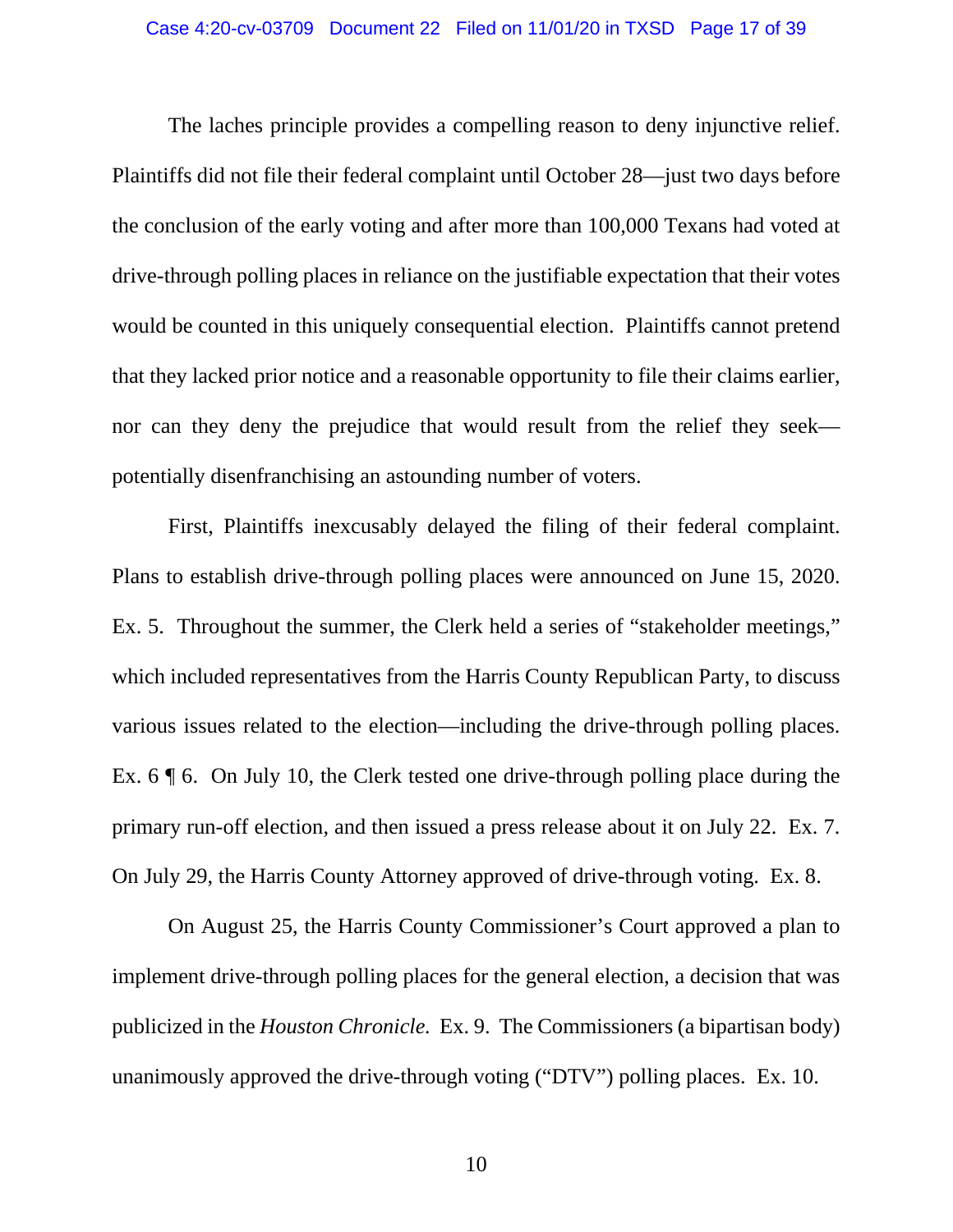#### Case 4:20-cv-03709 Document 22 Filed on 11/01/20 in TXSD Page 18 of 39

As Plaintiffs point out, the Clerk publicly announced his intention to make drive-through polling places available for the general election on September 10. Complaint ¶ 20. Two weeks later, on September 29, the Commissioners accepted a \$9.6 million grant that expanded drive-through voting locations. Ex. 11.

Given the public nature of the drive-through voting initiative, there is no excuse for Plaintiffs' delay in this case. If Plaintiffs believed they had justiciable federal constitutional claims, the time to complain was before early voting *began* not two days before it *ended*. There are more than 125,000 horses out of the barn. As of the end of early voting, 126,912 citizens had voted at drive-through locations, representing 10% of the 1,264,811 early votes. Ex. 12, 17. These voters cast ballots for candidates of both political parties in good-faith and justified reliance on the legality of the drive-through polling places.

It is no answer for Plaintiffs Hotze and Hemphill to claim that they sought mandamus relief from the Texas Supreme Court previously. Even that petition was not filed until October 15, 2020—two days *after* the early voting period had begun. Ex. 13 at 5. And it did not raise the federal constitutional claims raised in this case, but simply alleged violations of the Texas Election Code and the Texas Constitution. *Id.* at 6. Plaintiffs have no justification for failing to file their federal claims earlier. Indeed, the Texas Supreme Court denied their first petition for mandamus relief on October 22, 2020, Ex. 2, yet they waited several more days to file this action.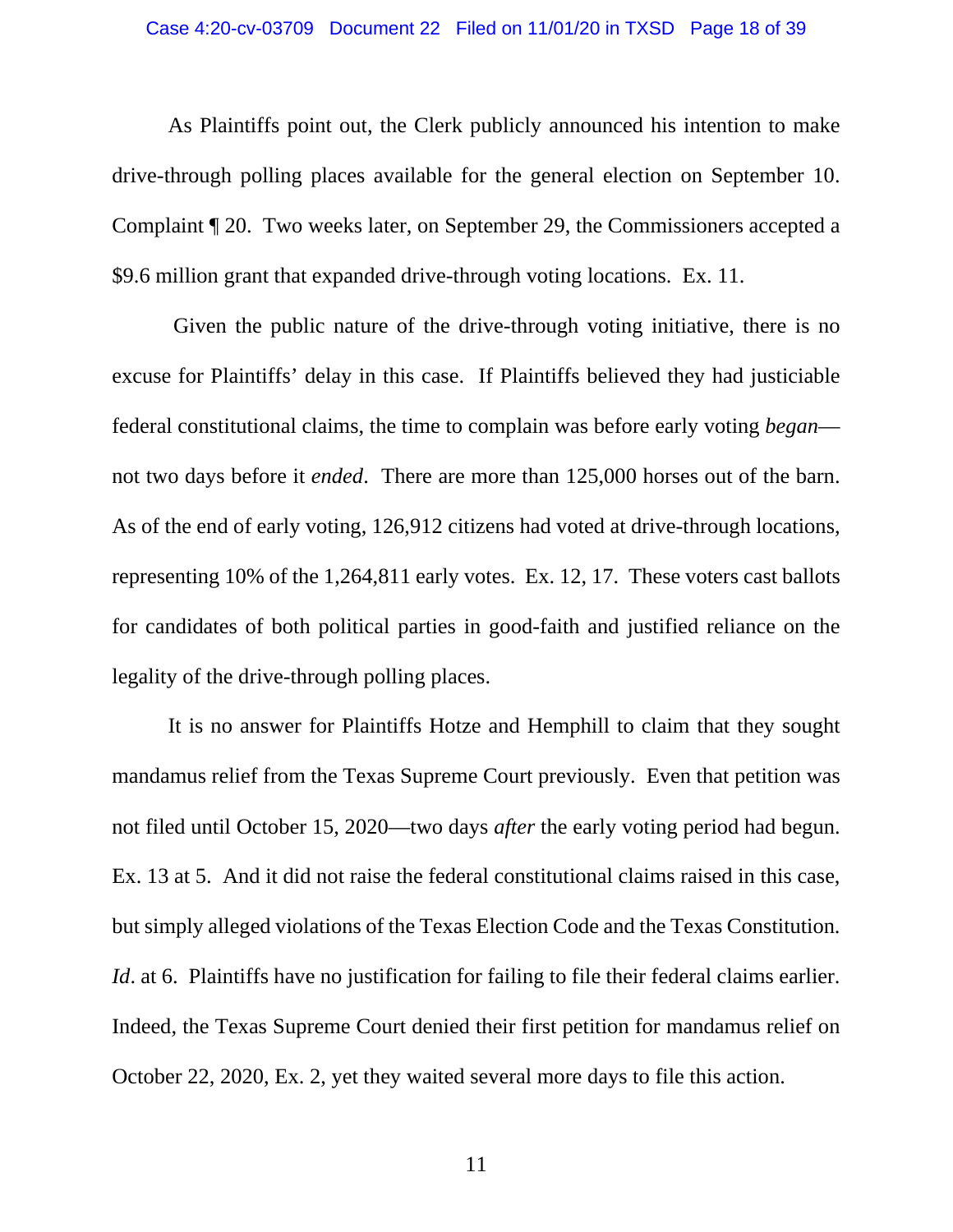Plaintiffs now ask this Court to issue an injunction that would both delay the counting of all the votes cast at these drive-through polling places, Complaint at 17, and "[r]eject any votes it finds were cast in violation of the Texas Election Code" (without explaining how a federal district court has the power to "reject" state votes). *Id*. According to Plaintiffs, *every vote* cast by an otherwise qualified voter who did not qualify for curbside voting was "cast in violation of the Texas Election Code" and should be thrown out. *Id*. It is no exaggeration to say that Plaintiffs are trying to deny more than 125,000 Texans their constitutional right to vote—a consequence that could not have occurred if they had sought relief prior to the early voting period. If Plaintiffs had sought relief promptly after plans for drive-through polling places were announced—and had prevailed on their claims—these 126,912 Texas citizens would have been able to make other voting arrangements. They have lost that chance through no fault of their own, and they should not lose it through the gamesmanship of a last-minute election lawsuit. This situation reflects the worst sort of prejudice that the laches doctrine forbids. Equity should not reward such gamesmanship.

<span id="page-18-0"></span>Every American citizen who is qualified to vote has "a constitutional right to vote and to have their votes counted." *Wesberry v. Sanders*, 376 U.S. 1, 17 (1964). "Not only can this right to vote not be denied outright, it cannot, consistently with Article I, be destroyed . . ." *Id*. Yet that is the relief Plaintiffs request in this case. There is no more extreme form of prejudice. Laches bars their request for relief.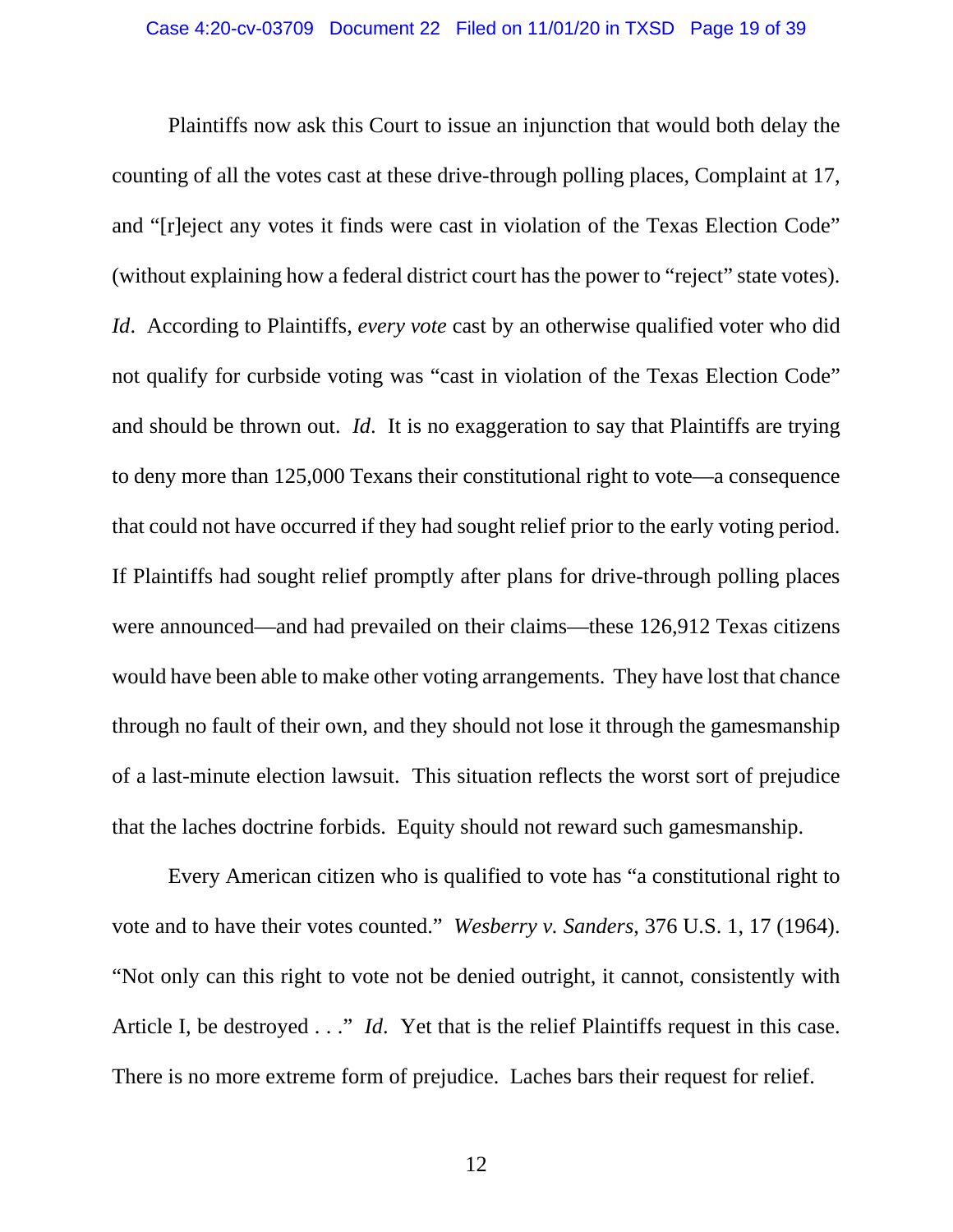#### **C. Plaintiffs cannot show a reasonable likelihood of success.**

<span id="page-19-0"></span>Even if injunctive relief were otherwise available under these circumstances, Plaintiffs could not meet their burden of showing a substantial likelihood of success. Doing so requires them to surmount not one, but two hurdles. First, they must show that drive-through polling places are contrary to the Texas Election Code; second, they must show that the variance rises to the level of a federal constitutional offense. They cannot make either showing—much less both.

## **1. Drive-through polling places satisfy the Texas Election Code.**

<span id="page-19-1"></span>Plaintiffs cite a number of Texas statutes to support their challenge, but they distort the relevant provisions and ignore the provision that is directly applicable. Plaintiffs would have the Court believe the Harris County Clerk acted unilaterally to implement drive-through voting, but in fact, the Clerk only recommends locations for early voting; the actual legal approval is issued by the Commissioners Court. Tex. Elec. Code § 85.062(a)(1). On August 25, the Commissioners Court approved the recommended early voting locations—including drive-through polling places by a unanimous and bipartisan vote. *See* Ex. 10.

<span id="page-19-4"></span><span id="page-19-3"></span><span id="page-19-2"></span>Plaintiffs would have the Court believe the governing law is Section 64.009, but in fact, the location of early voting polling places is specifically governed by Tex. Elec. Code § 85.062(b). That statute provides that an early voting polling place may be located "in any stationary structure," including a "movable structure." *Id*.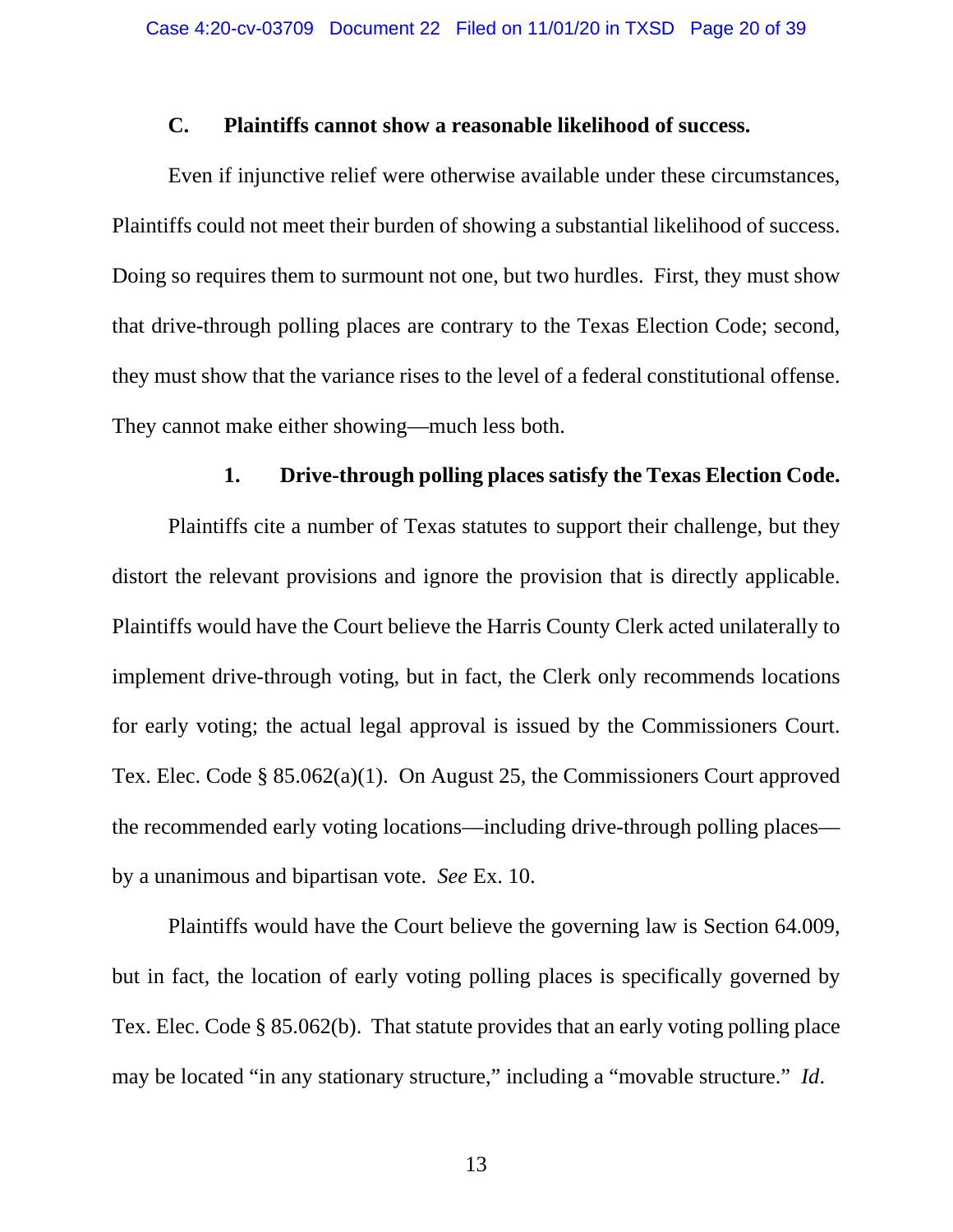Drive-through polling places comply with the statutory scheme authorized by the Legislature because they are "stationary structures" or "movable structures." There is no dispute that drive-through polling places are either stationary or movable (and must be one or the other), so the real question is whether they are "structures." That question is simple.

The Election Code does not define "structure," so the word is to be given its ordinary meaning. "Structure" is "[a]ny construction, or any production or piece of work artificially built up or composed of parts joined together in some definite manner. That which is built up or constructed; an edifice or building of any kind." *Structure*, Black's Law Dictionary 1424 (6<sup>th</sup> ed. 1990). The word ordinarily means "[s]omething constructed, such as a building."[4](#page-20-1)

<span id="page-20-0"></span>By this ordinary definition, there is no doubt the drive-through polling places qualify as "structures." Sturdy metal frames were constructed to form "structures" that cars can drive through in distinct lines to pass through individual voting stations. "Each drive-thru location is constructed of metal frames and durable tent covers covering a space of at least ten feet by twenty feet, with a ten-foot lane for a car to pass through." Ex. 6 at ¶ 7. They are not such a novelty; similar tent structures are also being used (without any legal challenges) at walk-in voting centers. *Id*. at ¶ 12; Ex. 16 at ¶ 12.

<span id="page-20-1"></span><sup>4</sup> <https://ahdictionary.com/word/search.html?q=structure> (last visited October 31, 2020).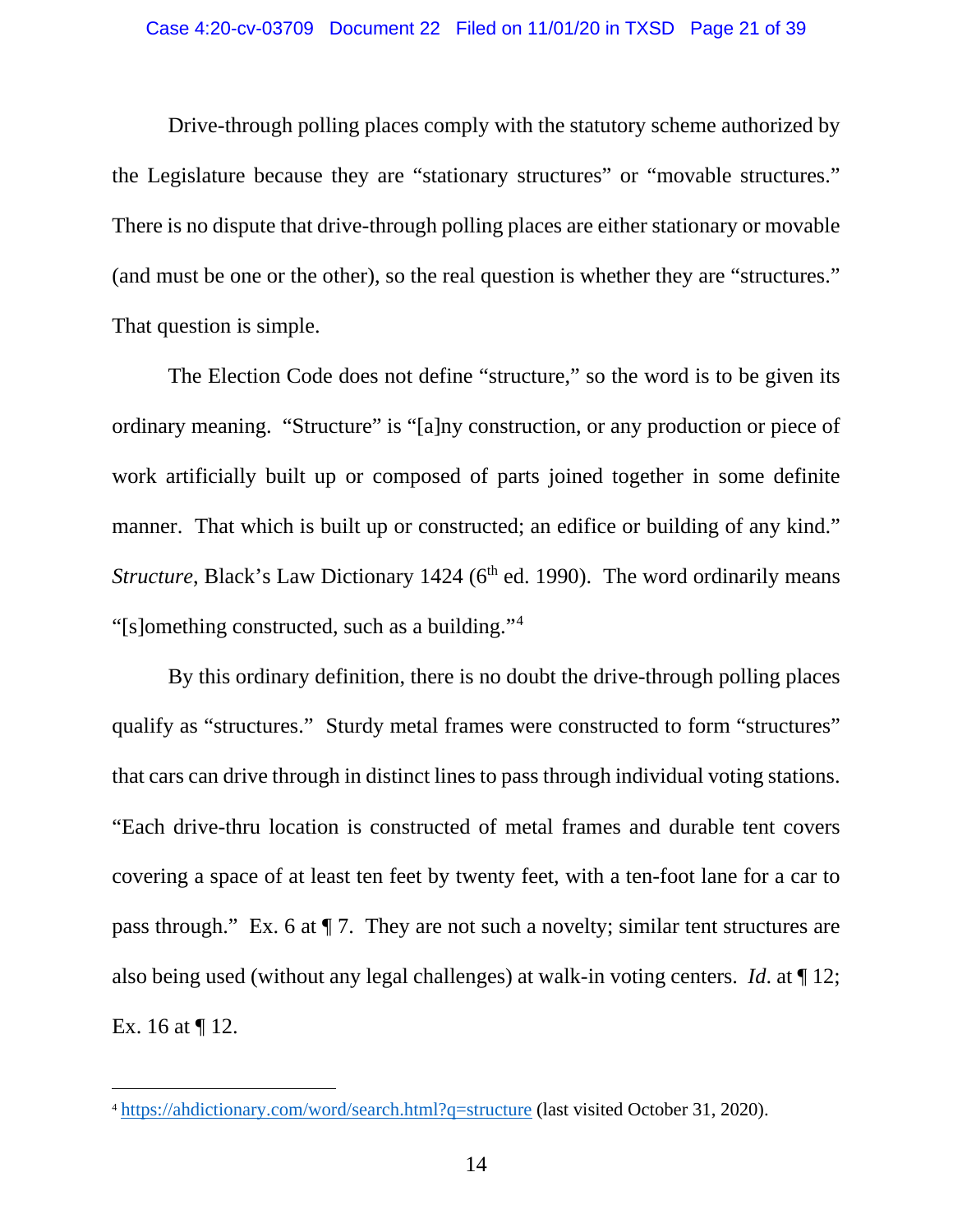<span id="page-21-3"></span>What was legal last week will not become illegal tomorrow on Election Day. Polling places on Election Day are governed by a different statute, which states that each polling place "shall be located inside a building." Tex. Elec. Code § 43.031(b). Once again, the Election Code does not define "building," so the word is to be given its ordinary meaning. "Building" is a "[s]tructure designed for habitation, shelter, storage, trade, manufacture, religion, business, education, and the like. A structure or edifice inclosing a space within its walls, and usually, but not necessarily, covered with a roof." *Building*, Black's Law Dictionary 194-95 (6<sup>th</sup> ed. 1990). The word ordinarily means "[s]omething that is built, as for human habitation; a structure."<sup>[5](#page-21-6)</sup> Other Texas statutes define "building" in similar terms as "any enclosed structure" that is intended or designed "for use." *See*, *e.g*., Tex. Local Gov't Code § 214.231; Tex. Local Gov't Code § 233.0615; Tex. Penal Code § 30.01.

<span id="page-21-5"></span><span id="page-21-4"></span><span id="page-21-2"></span><span id="page-21-1"></span><span id="page-21-0"></span>By this ordinary definition, there is no doubt the drive-through polling places qualify as "buildings." As we have already explained, they are enclosed "structures" that are intended, designed, and built for a designated "use." *E.g.*, *Myers v. State*, No. 05-92-00430-CR, 1992 WL 276459, at \*2 (Tex. App.—Dallas 1992, no pet.) (holding a tent at the State Fair of Texas was a "building"). These tent structures have four walls, a roof, and a controlled entrance. The fact that the walls and roof are canvas rather than wood, brick, or stone is not legally significant.

<span id="page-21-6"></span><sup>&</sup>lt;sup>5</sup> <https://ahdictionary.com/word/search.html?q=building> (last visited October 31, 2020).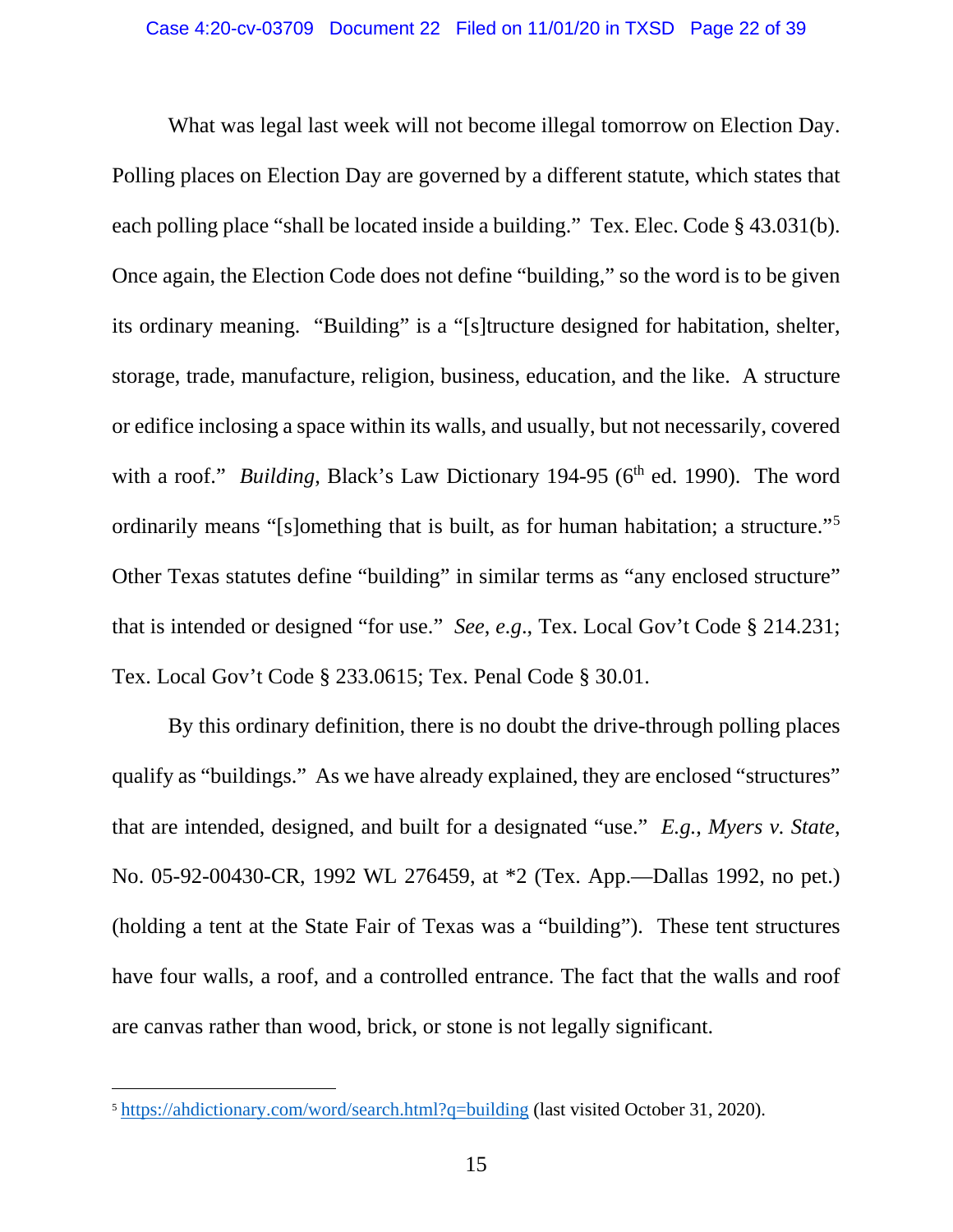<span id="page-22-0"></span>Furthermore, the Texas Secretary of State is the State's chief election officer, responsible for uniformity in the application and interpretation of the Election Code. Tex. Elec. Code § 31.003. The Senior Advisor of Voting Rights and Access for the Harris County Clerk's Office "sought advice from the SOS [Secretary of State] related to drive-thru voting over the course of multiple conversations." Ex. 6 at ¶ 5. "The SOS approved of the idea and made suggestions to keep the project in compliance with the law, such as providing access to all voters who come to a particular location whether in a vehicle, by bicycle, or on foot." *Id*. This account was confirmed by testimony from the Texas Secretary of State Director of Elections in a prior case; he agreed that drive-through voting is "a creative approach that is probably okay legally" provided the polling place is associated with a building and is able to accommodate any voters who wish to vote. Ex. 14 at 108-09.

Rather than engage seriously with the plain meaning of the statutory terms, Plaintiffs conflate drive-through polling places with so-called "curbside voting." But they are very different. Curbside voting is a practice in which an election official brings a ballot to a voter at a location outside the polling station. On the other hand, drive-through voting allows a voter to enter the polling place in his or her vehicle and the act of voting occurs inside, rather than outside, the polling place. Therefore, Plaintiffs are attempting to mix apples and oranges.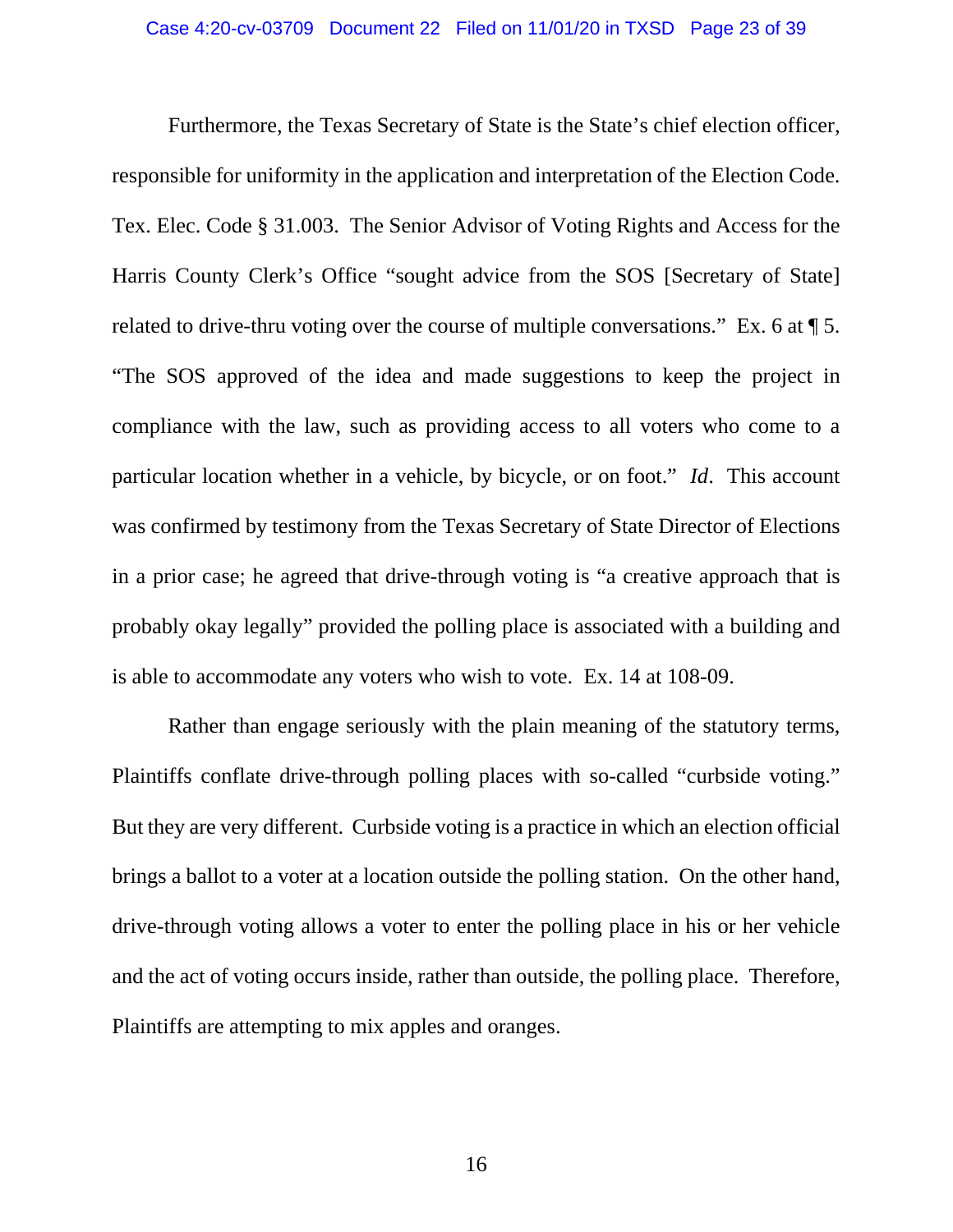The statutes governing "curbside voting" apply to all polling places and are designed to accommodate voters with particular physical disabilities or health risks. Plaintiffs recount the requirements for those special accommodations in some detail, but drive-through polling places do not offer the accommodations of curbside voting. Rather, they create temporary "structures" and "buildings" that allow any voter not just voters with a particular disability or health condition—to vote within the polling place itself. By trying to equate drive-through voting with curbside voting, Plaintiffs are simply knocking down a strawman.

Plaintiffs' complaint requests a review of "curbside voting applications." Complaint at 17. But as the Harris County Administrator of Elections has explained, Ex. 16 at ¶ 2, there is no such thing as a "curbside voting application." *Id*. at ¶ 9. "No application is required for curbside voting. The voter merely rings a buzzer and an election worker comes to the voter's car outside the polling location with a special ADA-compliant voting machine. Voters are not questioned about their health status or the nature of their disability." *Id*.; *see also* Tex. Elec. Code § 64.009.

<span id="page-23-0"></span>By contrast, "[d]rive-thru voting is a different physical layout of an in-person polling location, not a special accommodation for people with disabilities who cannot physically enter the polling places, where all election laws, including the accommodation of poll watchers, are in force." Ex. 16 at ¶ 10.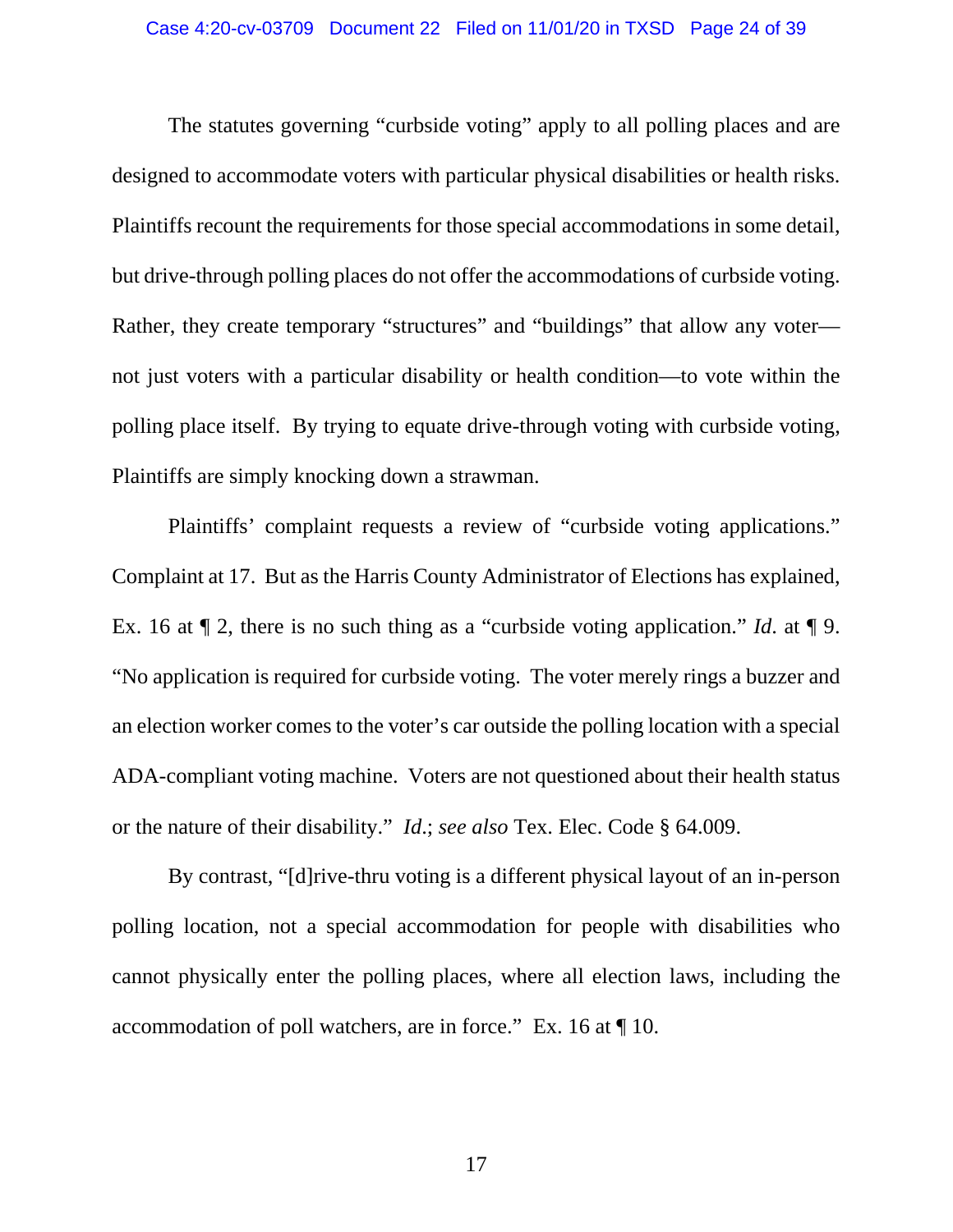<span id="page-24-1"></span>In short, drive-through polling places are just another form of polling place with a different layout and structure than traditional polling places; curbside voting is a method of voting that must be available at all polling places to accommodate voters with certain disabilities. If a voter is physically unable to enter a polling place without personal assistance or a likelihood of injuring the voter's health, on the voter's request, an election officer shall deliver a ballot to the voter at the polling place entrance or the curb. Tex. Elec. Code § 64.009(a). While this restricted method of voting is colloquially known as "curbside voting," its actual physical application varies depending on the precise nature and physical layout of each polling location. On Election Day, Harris County will have approximately 800 polling locations and "[t]he physical layout and facilities in each will vary widely although every single location will offer curbside voting as Texas law requires." Ex. 16 at  $\P$  8.

<span id="page-24-3"></span><span id="page-24-2"></span><span id="page-24-0"></span>Plaintiffs rely primarily on the particular statute governing curbside voting, Tex. Elec. Code § 64.009, which is inapplicable for the reasons we have explained. They also cite Tex. Elec. Code § 82.002, but that statute refers to mail-in voting and involves different eligibility criteria; it is also inapplicable. And their citation to Tex. Elec. Code § 104.001 is baffling; that provision allows a voter who cannot use a voting machine at his or her precinct on Election Day due to a health condition or physical disability to vote instead at the main early voting polling place. Once again, it is completely inapplicable here. *See* Ex. 16 at ¶ 11.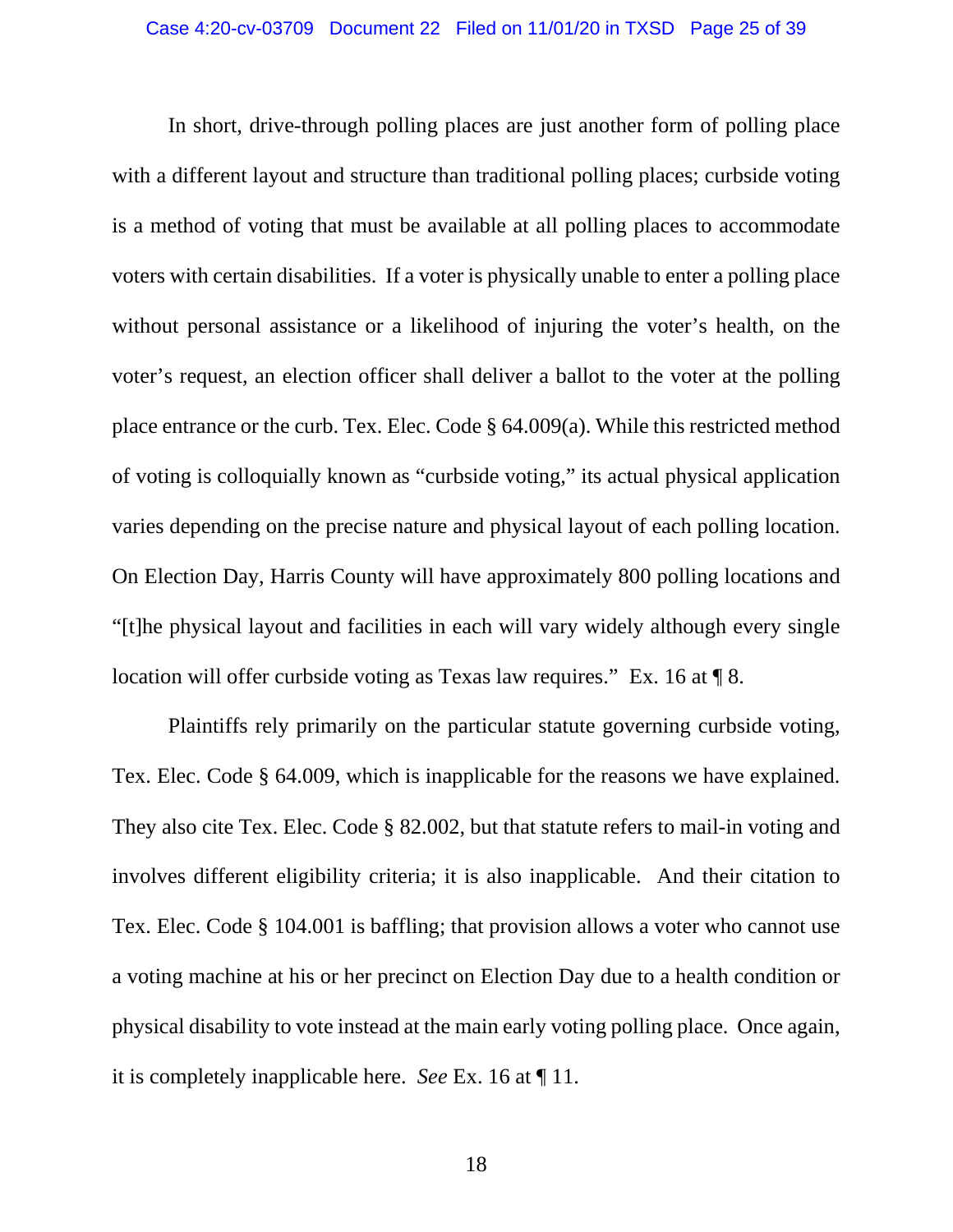Finally, the politically-charged accusation that drive-through polling places were strategically placed in "Democratic strongholds," Complaint at 16, is not true. The Harris County Commissioners Court—a bipartisan body currently composed of three Democrats and two Republicans—*unanimously* approved the location of the drive-through polling places. *See* Ex. 10. And a map of Harris County reveals that the drive-through polling places are scattered around the county in a logical manner: one location is downtown (Toyota Center); five locations are distributed in a circle around Loop 610 (NRG Arena, Houston Community College West Loop South, Resurrection Metropolitan Church, Houston Food Bank, John Phelps Courthouse); and four are around Beltway 8 (Kingdom Builders Center, Houston Community College Alief Center, Fallbrook Church, Humble Civic Center). Ex. 15. Frankly, the idea that NRG Arena and Toyota Center are "Democratic strongholds" is absurd. Those two sites were selected for strictly neutral reasons, and two sites were located in each County Commissioner's precinct with their input and approval. Ex. 17.

In this respect, it is important to note that the only "evidence" Plaintiffs cite in support of their charged accusation is a summary of early voting statistics that includes no partisan identification of voters. *See* Complaint Ex. B. And obviously, hearsay attributed to a Republican state senator in a media report, Complaint at 16, is neither admissible nor competent evidence. There is no evidence to suggest that the drive-through voting locations created a disproportionate partisan breakdown.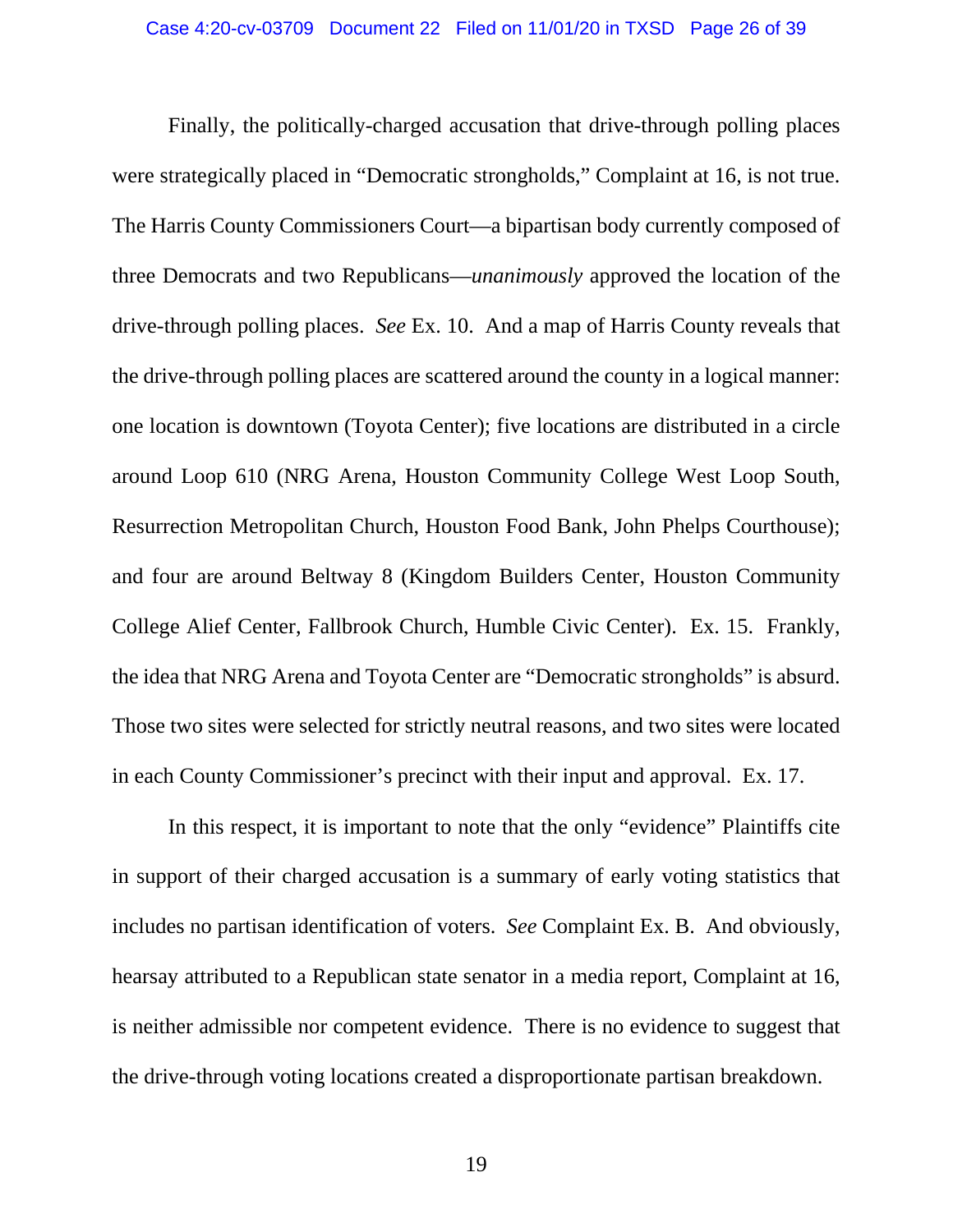## **2. In any event, Plaintiffs cannot prevail on their claim to reject votes cast at drive-through polling places.**

<span id="page-26-0"></span>Regardless of the merits of Plaintiffs' complaints about drive-through voting, their ultimate request for relief—that all votes cast at drive-through polling places by voters who were ineligible for curbside voting be "[r]ejected," Complaint at 17 cannot succeed. There has been no allegation of wrongdoing by the 126,912 voters who cast their ballots in this manner, and their votes must be counted. Otherwise, those voters will lose their right to vote in this election through no fault of their own. When those citizens chose to utilize to drive-through voting, the practice had been approved by the Secretary of State and the Texas Director of Elections, used in a prior election without legal incident, and permitted to proceed by the Texas courts. *See In re Hotze*, 20-0819, 2020 WL 6193918, at \*1 (Tex. Oct. 22, 2020) (denying both petition for writ of mandamus and motion for emergency stay); *In re Pichardo*, 14-20-00697-CV, 2020 WL 6051700, at \*3 (Tex. App.—Houston [14th Dist.] Oct. 14, 2020, mandamus denied). These voters had every reason to believe their votes would be counted—and the law provides that they must be counted.

<span id="page-26-3"></span><span id="page-26-2"></span><span id="page-26-1"></span>"No right is more precious in a free country than that of having a voice in the election of those who make the laws under which, as good citizens, we must live. Other rights, even the most basic, are illusory if the right to vote is undermined." *Wesberry v. Sanders*, 376 U.S. 1, 17 (1964). At bottom, this extraordinary case is about nothing less than that most precious right.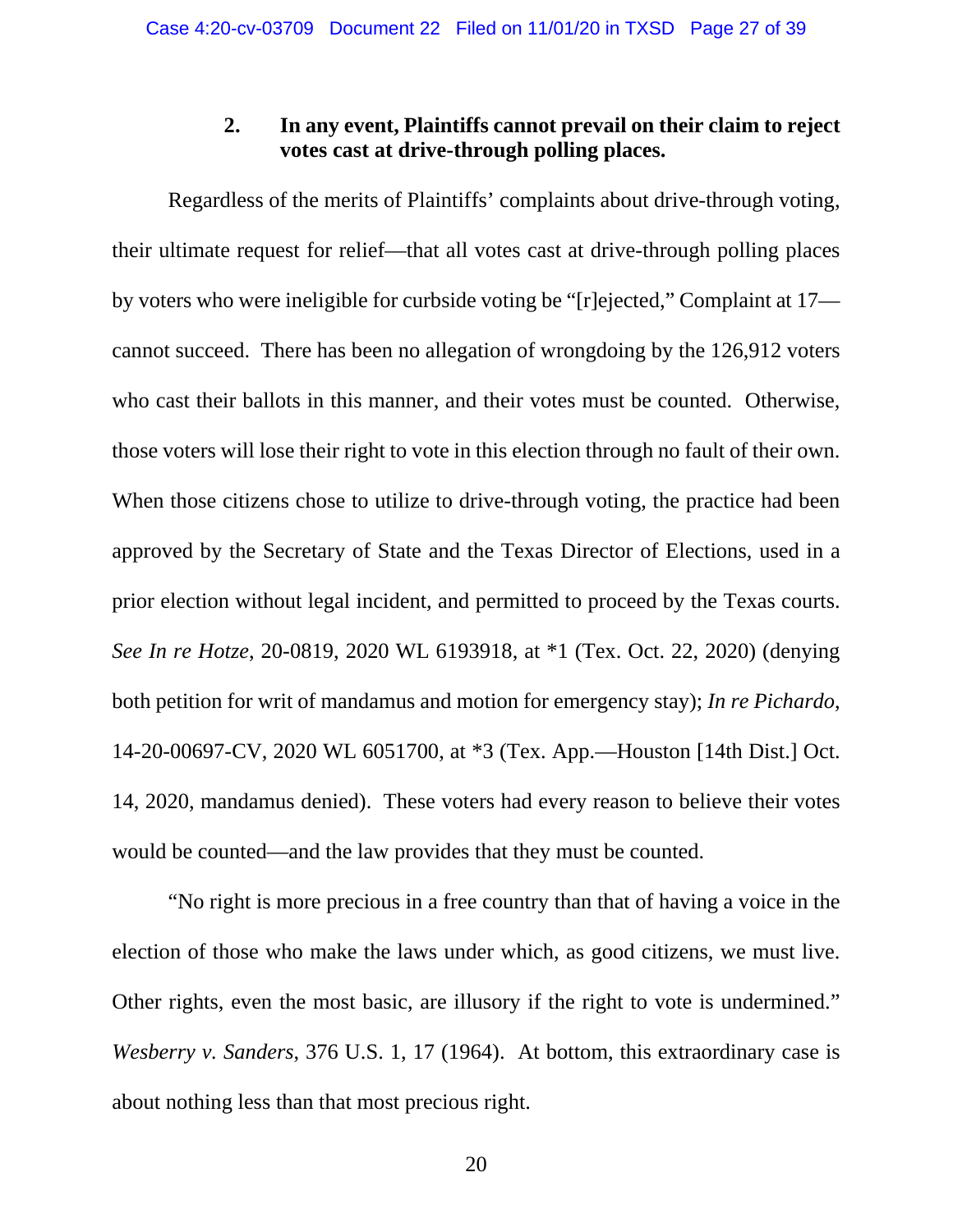<span id="page-27-4"></span><span id="page-27-3"></span><span id="page-27-0"></span>Texas courts likewise hold "the right to vote is fundamental, as it preserves all other rights." *Andrade v. NAACP of Austin,* 345 S.W.3d 1, 12 (Tex. 2011) (citations omitted); *see also In re State*, 602 S.W.3d 549, 572 (Tex. 2020). As such, this right must be "zealously safeguarded," *Thomas v. Groebl*, 212 S.W.2d 625, 630 (Tex. 1948), through a "well established rule of construction" that requires courts to construe statutes as broadly as possible in favor of the right to vote. *Id.*

<span id="page-27-5"></span><span id="page-27-2"></span>Mindful of this principle, when the Texas Legislature intends for violations of the Election Code to invalidate a vote, it uses unambiguous and mandatory language. *See, e.g.*, Tex. Elec. Code §§ 41.008 ("An election held on a date not permitted by this subchapter is void."), 65.010 (listing types of ballots that "may not be counted"), 86.006(h) (ballots returned in violation of that section "may not be counted"). According to the Texas Supreme Court, only these mandatory provisions permit a court to reject a ballot; merely directory provisions do not. *See Ramsey v. Wilhelm*, 52 S.W.2d 757, 759 (Tex. Civ. App.—Austin 1932, writ ref'd)<sup>[6](#page-27-6)</sup> (holding that "in the absence of any showing of fraud, or reasonable indication that such will has not been fairly expressed and the evidence thereof properly preserved, the courts have been liberal in construing and enforcing as directory only the provisions of the election laws which are not upon their face clearly mandatory.").

<span id="page-27-6"></span><span id="page-27-1"></span><sup>&</sup>lt;sup>6</sup> A "writ refused" case from this era "carries the imprimatur of Texas Supreme Court precedent." *Hyundai Motor Co. v. Vasquez*, 189 S.W.3d 743, 754 n.52 (Tex. 2006).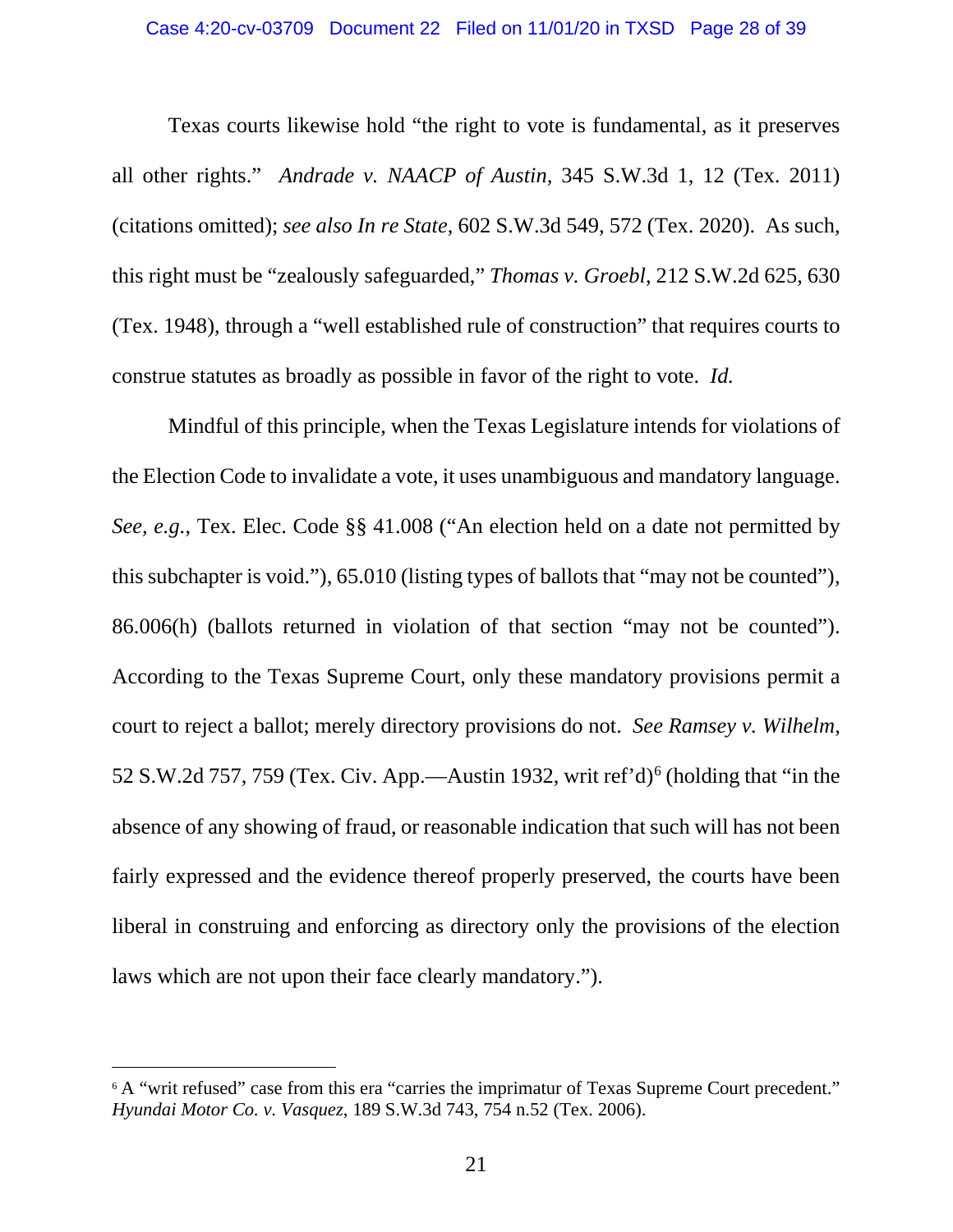#### Case 4:20-cv-03709 Document 22 Filed on 11/01/20 in TXSD Page 29 of 39

<span id="page-28-2"></span>As one Texas court has explained, the Texas election laws are categorized as "either mandatory or directory," and "after the voters have acted by voting" statutes "will and ought to be construed as being directory on easier terms than provisions of election laws governing what is required of candidates." *Branaum v. Patrick*, 643 S.W.2d 745, 749 (Tex. App.—San Antonio 1982, no writ). This is appropriate "because the right to vote is a fundamental one." *Id*.

<span id="page-28-5"></span><span id="page-28-4"></span><span id="page-28-3"></span><span id="page-28-1"></span><span id="page-28-0"></span>None of the statutes invoked by Plaintiffs provides that a ballot or election may be invalidated in the event of a failure to comply. They are purely directory, not mandatory, so Texas law dictates that they are not a basis to invalidate a vote. *Ramsey*, 52 S.W.2d at 759. Texas courts have held repeatedly that even when an election has used a procedure later found to be in violation of the Election Code, votes cast under that procedure must still be counted—including in cases involving disputes about polling places. *See*, *e.g.*, *Honts v. Shaw*, 975 S.W.2d 816, 821-22 (Tex. App.—Austin 1998, no pet.). To hold otherwise would punish innocent voters for the mistakes of election officials. *See Honts*, 975 S.W.2d at 822 (warning that "a sanction for the sins of the . . . official should not [be] visited upon the voter") (quoting *Alvarez v. Espinoza,* 844 S.W.2d 238, 243 (Tex. App.—San Antonio 1992, writ dism'd w.o.j.)); *see also Little v. Alto Indep. Sch. Dist.*, 513 S.W.2d 886, 890 (Tex. Civ. App.—Tyler 1974, no writ); *Altgelt v. Callaghan*, 144 S.W. 1166, 1171 (Tex. Civ. App.—San Antonio 1912, writ dism'd w.o.j.).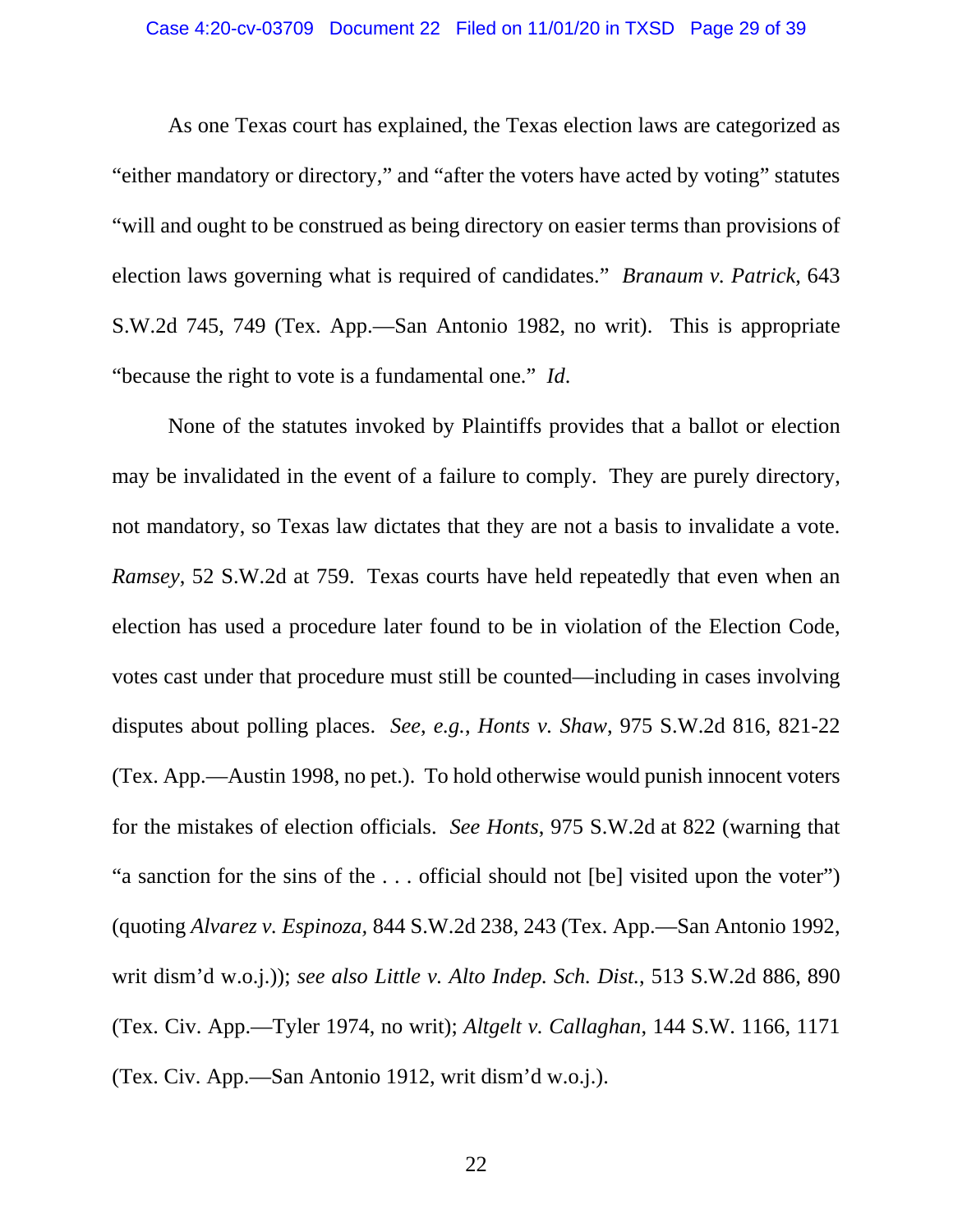#### <span id="page-29-0"></span>Case 4:20-cv-03709 Document 22 Filed on 11/01/20 in TXSD Page 30 of 39

The U.S. Supreme Court recently held the same. *See Andino v. Middleton*, 592 U.S. \_\_\_, 2020 WL 5887393, at \*1 (2020). In *Andino*, the Court stayed an order that would eliminate the witness requirement for absentee ballots in South Carolina, effectively keeping that witness requirement in place for the 2020 general election. The briefing noted that thousands of ballots without witness signatures had been cast in reliance on the lower court's ruling, and the Court ruled that "any ballots cast before this stay issues and received within two days of [the Court's] order [could] not be rejected for failing to comply with the witness requirement." *Id.*

This Court should rule the same. Even if a court ultimately concluded that drive-through voting does not comply with the Texas Election Code—despite the preclearance of the Secretary of State's Elections Division and the refusal of the Texas Supreme Court to reach that conclusion when given an opportunity to do so that ruling would *not* allow the ballots cast by 126,912 citizens under that procedure to be "rejected." Complaint at 17. The magnitude of this issue cannot be overstated. The group of voters Plaintiffs seek to disenfranchise is larger than the population of most Texas cities—including, for example, Pearland, Sugar Land, College Station, Beaumont, and The Woodlands. Such an extreme action would threaten to change the outcome of numerous races on the ballot, which is the last thing a federal court should entertain doing in the middle of the election. The Court should immediately deny relief with respect to this incendiary request for relief.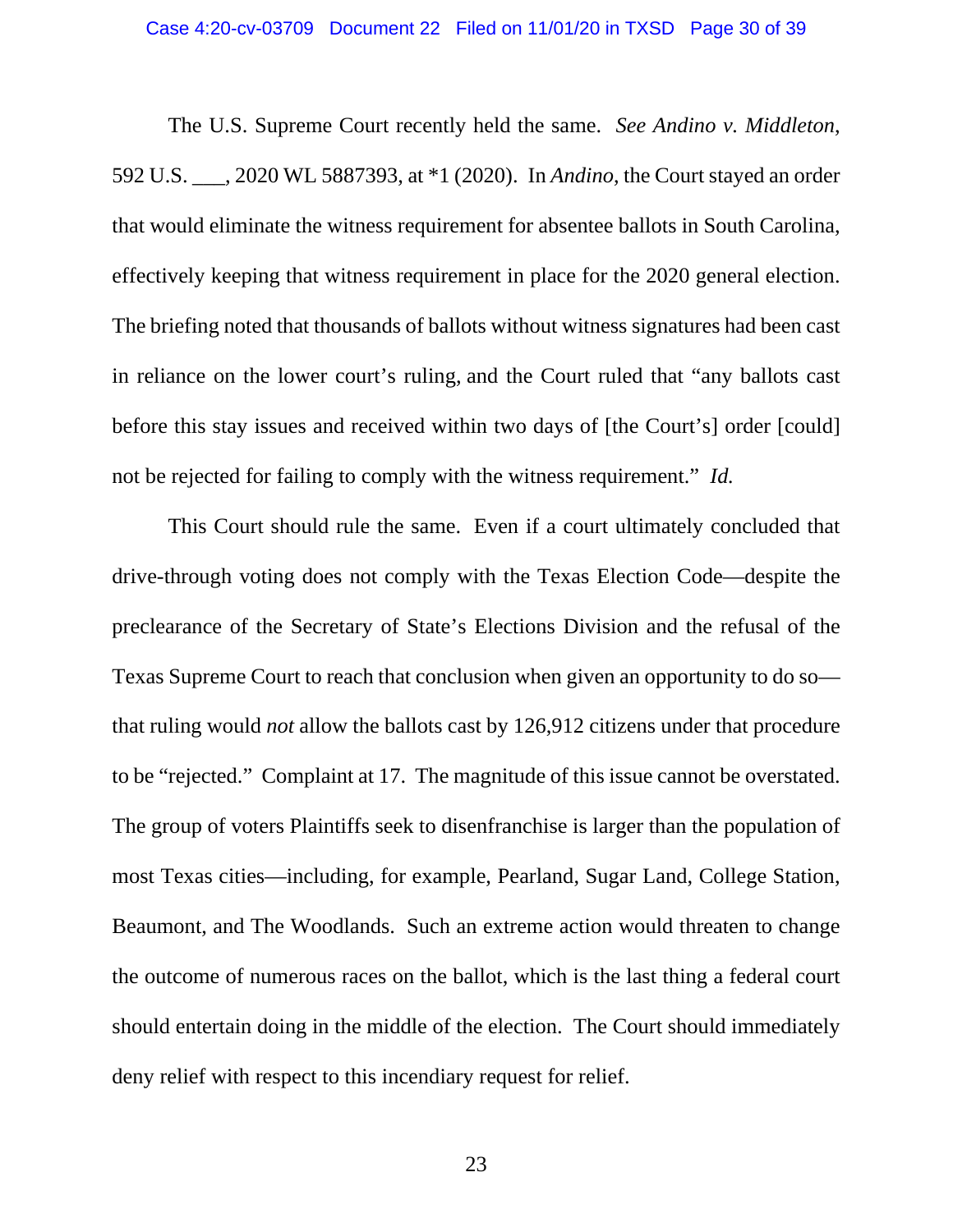## **3. Even if Plaintiffs' interpretation of Texas law were correct, their claims do not raise any substantial federal question or invade any protected constitutional right.**

<span id="page-30-0"></span>Even if Plaintiffs could establish that drive-through voting is a violation of the Texas Election Code, that conclusion would be insufficient to state a federal claim. Thus, to demonstrate a substantial likelihood of success, they must also demonstrate that the federal claims they have alleged are substantially likely to succeed.

<span id="page-30-2"></span>Plaintiffs' first federal claim alleges that drive-through voting is not only contrary to the Texas Election Code but rises to the level of a violation of the Elections Clause, which provides that the "Times, Places, and Manner" of elections for United States Senators and Representatives "shall be prescribed in each State by the Legislature thereof." U.S. Const. art. I, § 4, cl. 1. Plaintiffs build their argument on a concurring opinion in *Bush v. Gore*, 531 U.S. 98 (2000), which posited that a "significant departure" from the scheme prescribed by a state legislature would raise "a federal constitutional question." *Id*. at 113 (Rehnquist, C.J., concurring).

<span id="page-30-1"></span>That theory did not command a majority in *Gore*, and it is inapplicable here. For one thing, as noted, Plaintiffs lack standing to assert an Elections Clause claim. For another, the facts of this case do not involve the review of a state-court decision, nor do they approach the sort of "significant departure from the legislative scheme," *id*., that would rise to a constitutional violation. Obviously, it cannot be the law that every dispute about state election law presents a federal constitutional question.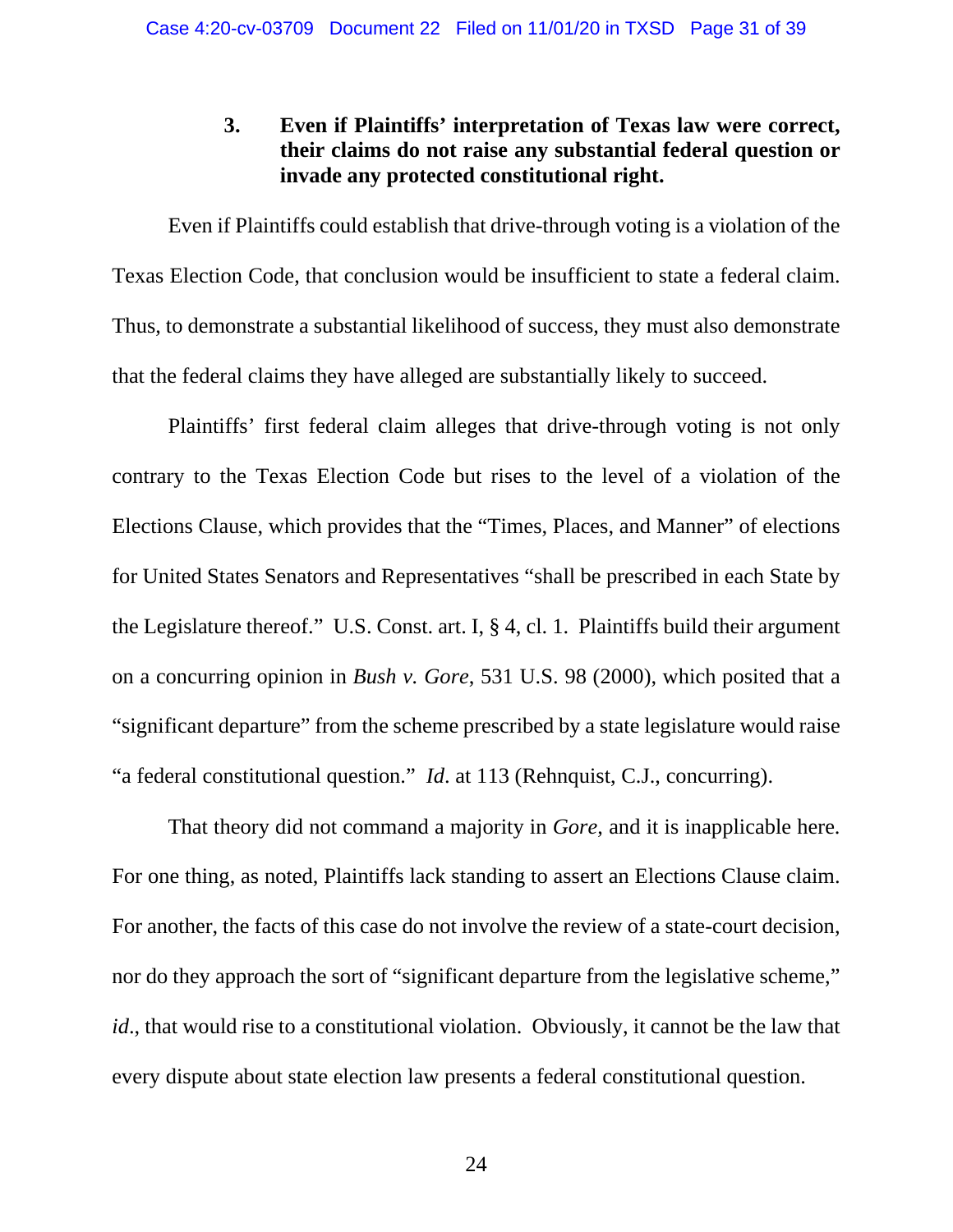<span id="page-31-1"></span>The practices in question here represent a reasoned interpretation of the relevant provisions of the Texas Election Code, and far from being a departure from the legislative scheme, they were approved in advance by the Elections Division of the Texas Secretary of State—the state official charged with maintaining uniformity in the application and interpretation of the Election Code. Tex. Elec. Code § 31.003. Even if there is some room for a debate about whether drive-through polling places are permissible "structures" and "buildings" under the Election Code, that debate is hardly the sort of "significant departure" that Chief Justice Rehnquist had in mind.

<span id="page-31-0"></span>The *Gore* concurrence contended that "with respect to a Presidential election, the court must be both mindful of the legislature's role under Article II in choosing the manner of appointing electors *and deferential to those bodies expressly empowered by the legislature to carry out its constitutional mandate*." *Id*. at 114 (emphasis added). Here, the Harris County Commissioners Court (which determines temporary polling places and unanimously voted to approve drive-through voting) and the Clerk (who administers the election) *are* "those bodies expressly empowered by the legislature to carry out its constitutional mandate." This is not a case in which "[t]he general coherence of the legislative scheme" has been "altered" by any court (or other state actor) "so as to wholly change the statutorily provided apportionment of responsibility" regarding election procedures. *Id*. In truth, the *Gore* concurrence supports deference to the public officials' discharge of their legal duties.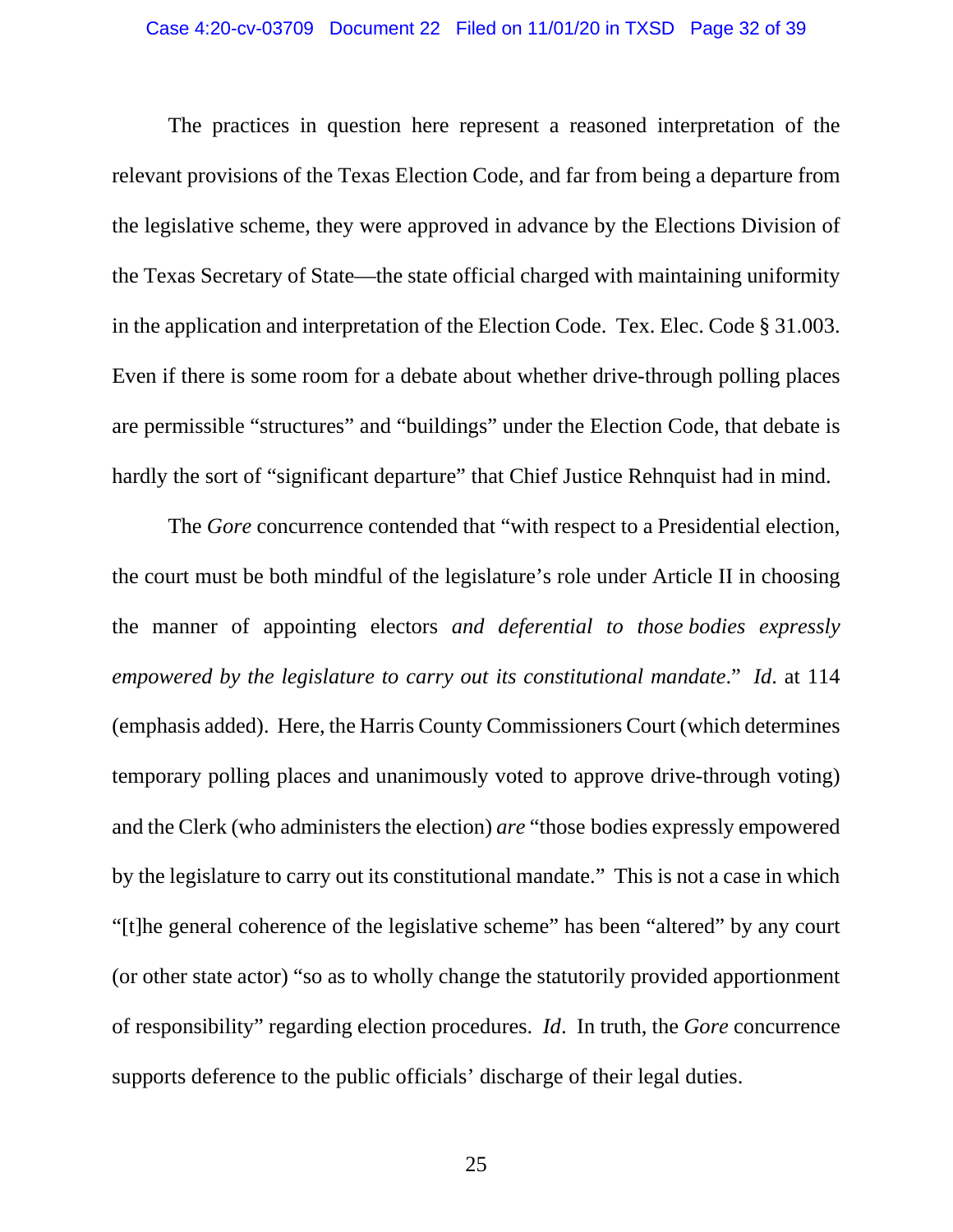Plaintiffs' equal protection claim alleges that Harris County is the only county that has adopted drive-through voting and "surrender[ed] the safeguards associated with curb-side voting while other counties maintain the integrity of the ballot box." Complaint at 11-12. That claim is factually untrue,<sup>[7](#page-32-2)</sup> and legally insubstantial. Defendant has authority only over elections in Harris County, and as Plaintiffs note, he is treating every Harris County voter identically. The fact that voters elsewhere are subject to different voting procedures does not mean the Harris County Clerk's identical treatment of every Harris County voter is a violation of equal protection. *Citizen Ctr. v. Gessler*, 770 F.3d 900, 917–19 (10th Cir. 2014). At least with respect to a county official, the Equal Protection Clause "requires only that each county treat similarly situated voters the same." *Id.* at 917. "In the absence of an allegation that [the Clerk] treated voters in a single county differently, [Plaintiffs have] failed to state a valid equal protection claim against" the Harris County Clerk. *Id*. at 919.

<span id="page-32-1"></span><span id="page-32-0"></span>Plaintiffs rely on the per curiam majority opinion in *Gore*, but the Court noted that "[t]he question before the Court is not whether local entities, in the exercise of their expertise, may develop different systems for implementing elections." *Gore*, 531 U.S. at 109. Here, that is precisely the question—whether Texas counties may implement drive-through voting consistent with the Texas Election Code.

<span id="page-32-2"></span> $<sup>7</sup>$  Plaintiffs are mistaken to assert that Harris County is the only county using drive-through voting.</sup> [http://users.neo.registeredsite.com/2/5/8/19955852/assets/EV\\_HOURS38404.pdf](http://users.neo.registeredsite.com/2/5/8/19955852/assets/EV_HOURS38404.pdf) (Calhoun Cty.).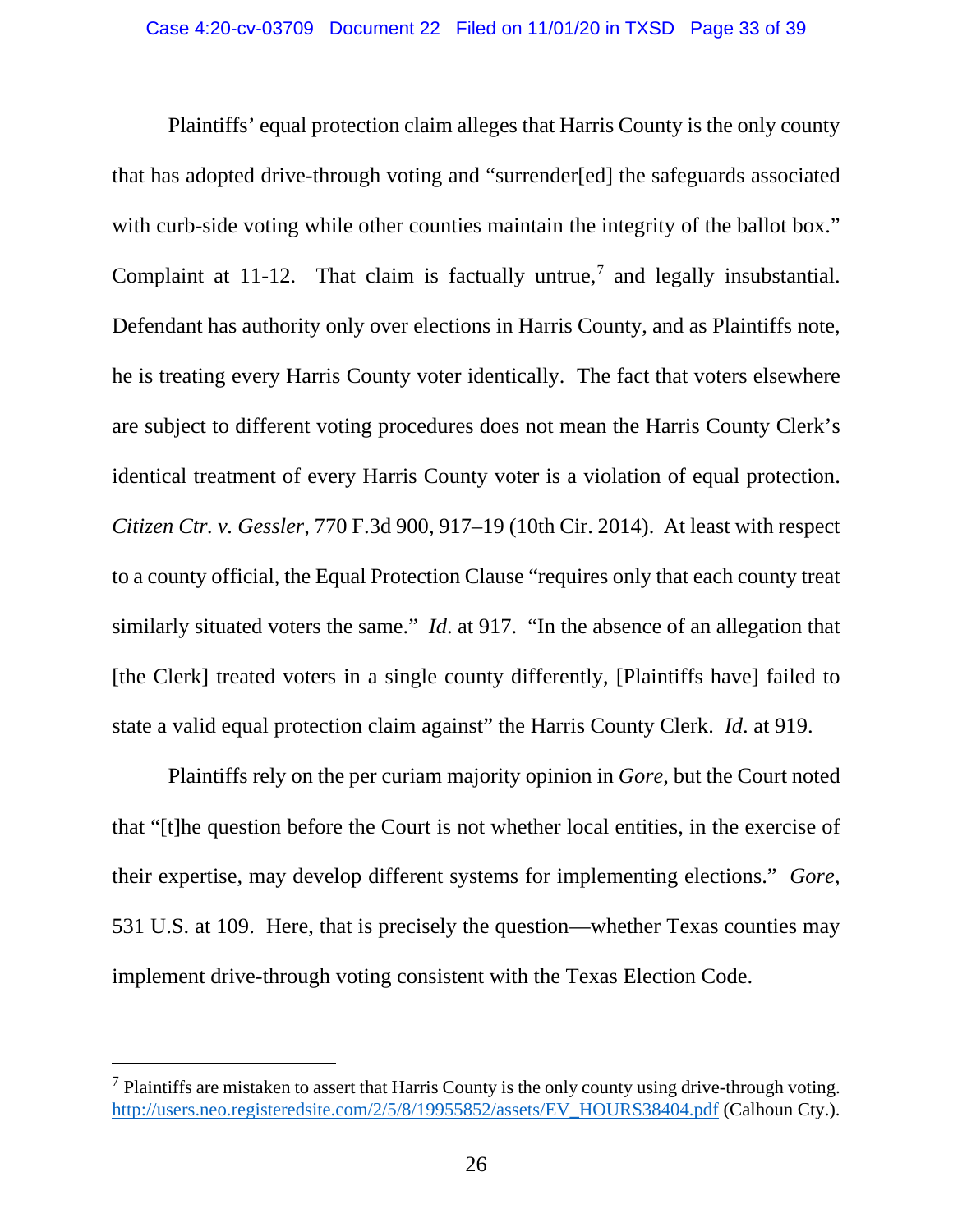<span id="page-33-1"></span>This question, while undoubtedly important to the citizens of Texas, is not a matter of constitutional significance. *Gore* involved "a situation where a state court with the power to assure uniformity has ordered a statewide recount with minimal procedural safeguards." *Id*. at 109. The Court held that the Florida Supreme Court had fashioned an ad hoc remedial scheme that lacked "the rudimentary requirements of equal treatment and fundamental fairness." *Id*. This drive-through voting plan, which was carefully conceived and pre-approved by election officials, does not lack "the rudimentary requirements of equal treatment and fundamental fairness." *Id*. Far from it: every Harris County voter is treated fairly and equally.

As the Proposed Intervenors have explained, *Gore* involved a situation in which counties were using "varying standards to determine what was a legal vote," *id*. at 107, which meant that ballots were being "valued" differently. *Id*. at 104-05. That is not the case here; every ballot is being valued the same. *Wise v. Circosta*, No. 20-2104, 2020 WL 6156302, at \*5 (4th Cir. Oct. 20, 2020). The allegations in the complaint do not state a viable equal protection claim.

## <span id="page-33-2"></span><span id="page-33-0"></span>**D. Granting a preliminary injunction in the midst of the election would disserve the public interest.**

Finally, even if Plaintiffs could show a substantial likelihood of success and an irreparable injury—which they lack, since they have no individual injury at all injunctive relief would be unwise because of the public interest in completing the election and avoiding politicization of the courts.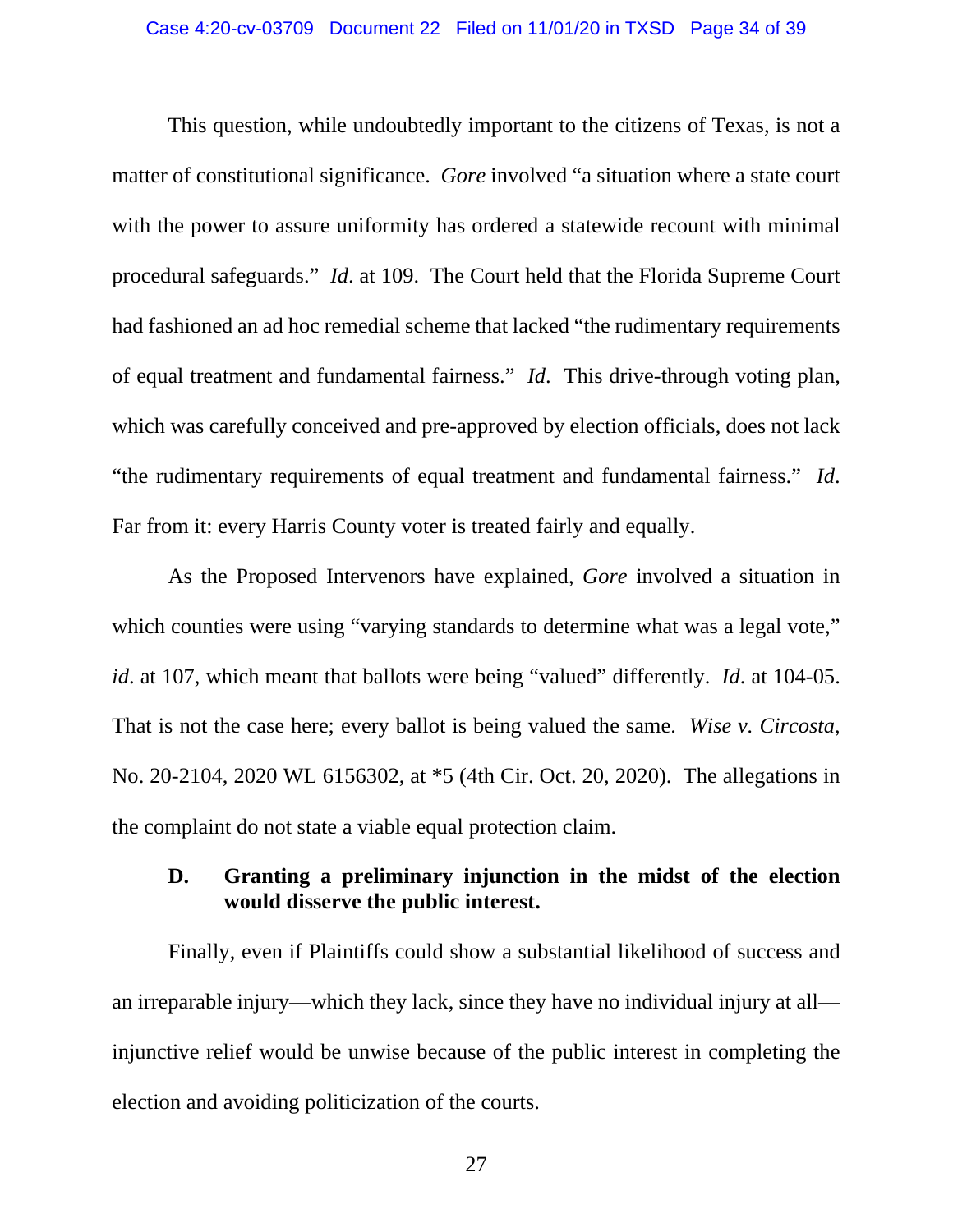#### Case 4:20-cv-03709 Document 22 Filed on 11/01/20 in TXSD Page 35 of 39

In preliminary injunction analysis, the third factor is whether the plaintiff's injury outweighs the threatened harm to the party to be enjoined; the fourth factor is whether granting a preliminary injunction will "not disserve" the public interest. *USI Sw.*, 2020 WL 2220573, at \*3 (Hanen, J.)*.* "These factors merge when the Government is the opposing party." *Nken v. Holder*, 556 U.S. 418, 435 (2009).

<span id="page-34-3"></span><span id="page-34-0"></span>Plaintiffs claim that in balancing the equities this Court should only consider the injury to them and argue there would be no harm to the Clerk. Doc. No. 4 at 12. But this argument ignores the severe harm to the public interest and the voters.

<span id="page-34-2"></span>The Constitution of the United States protects the right of all qualified citizens to vote, in state as well as in federal elections. *Reynolds v. Sims*, 377 U.S. 533, 554 (1964). Plaintiffs' requested relief would affect 126,912 votes cast in early voting; those voters would lose their constitutional right to vote in this epochal election. Indeed, the Proposed Intervenors have provided affidavits from drive-through voters who voted in reliance on Harris County's authorization—one of whom is out of state and could not easily return now to cast a second ballot. *See* Doc. No. 13-1 at 18-19; Doc Nos. 13-7 to 13-11. They are the faces of more than 125,000 Texas citizens.

<span id="page-34-4"></span><span id="page-34-1"></span>Courts have held repeatedly that disenfranchisement is an irreparable injury, tipping the balance powerfully against the most extreme injunctive relief requested by Plaintiffs. *See Obama for America v. Husted*, 697 F.3d 423, 436 (6th Cir. 2012); *Williams v. Salerno*, 792 F.2d 323, 326 (2d Cir. 1986).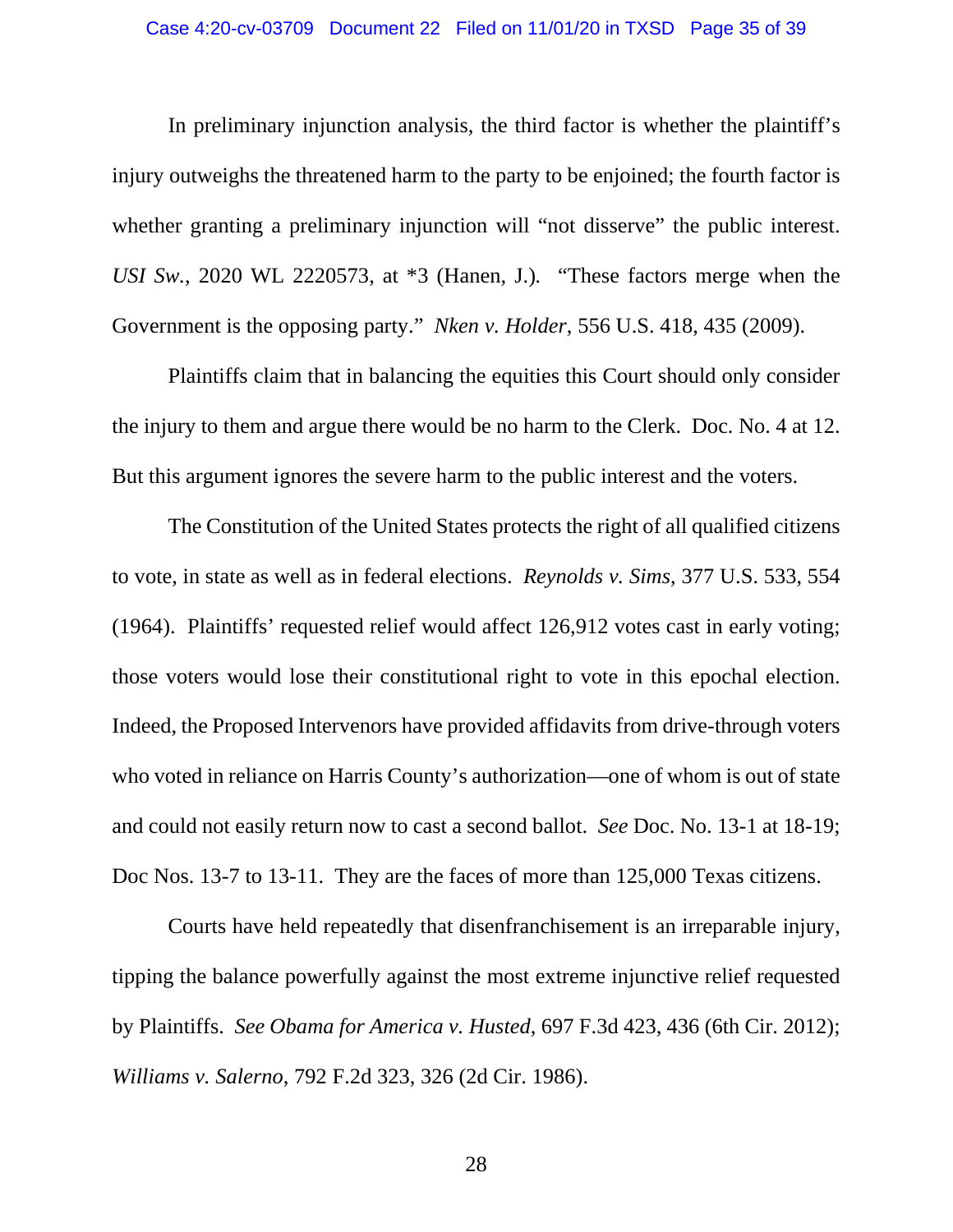Similarly, even if a preliminary injunction were limited to segregating the drive-through voting records and not counting them on Election Day—or even allowing the possibility that they might not be counted—the harm would be severe. All voters who have voted using the drive-through procedure would be left in limbo. As Proposed Intervenors point out, such voters realistically would be unable to cast a second ballot due to the possibility of criminal prosecution. *See* Doc. No. 13-1 (citing Tex. Elec. Code § 64.012). They would be left to wonder whether their votes would be counted. Confidence in the democratic process would be shaken. Thus, Plaintiffs are wrong to contend there is no countervailing harm.

<span id="page-35-1"></span>Next, Plaintiffs claim that the public interest would be served by an injunction. On the contrary, the public interest favors non-interference with official procedures that were adopted and publicized by Harris County election officials months ago including drive-through polling places. Avoiding voter confusion and disruption is "within the public interest given the extremely fast-approaching election date." *Texas Democratic Party v. Abbott*, 961 F.3d 389, 412 (5th Cir. 2020).

<span id="page-35-0"></span>Indeed, in analyzing this factor, both the Fifth Circuit and other courts have relied on the *Purcell* principle. Avoiding interference and alteration of election rules so close to the election date is an important priority in the public-interest analysis. *Id.*; *Wise*, 2020 WL 6156302, at  $*7$  ("the balance of equities is influenced heavily by *Purcell* and tilts against federal court intervention at this late stage").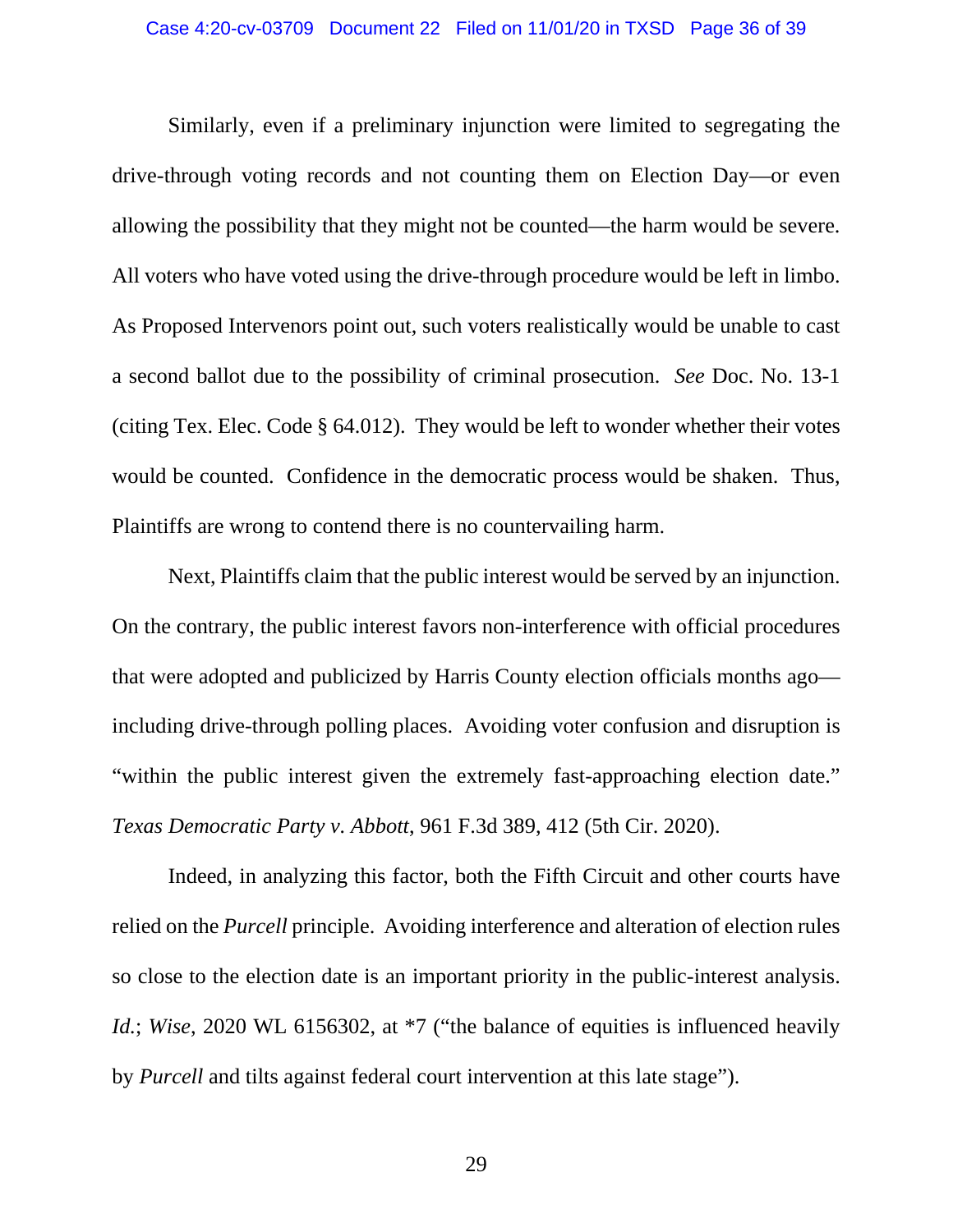In summary, deference to publicly-elected officials is the appropriate course. The Clerk implemented drive-through voting after consultation and approval from the Secretary of State, and the Texas Supreme Court has twice declined to interfere. The fact that the final arbiter of the Texas Election Code found no justification for interfering with drive-through polling places—based on the same legal arguments in the middle of the election is an unmistakable indication that the public interest is best served by allowing the election to proceed without interference.

# **CONCLUSION**

<span id="page-36-0"></span>Plaintiffs' request for a preliminary injunction should be denied.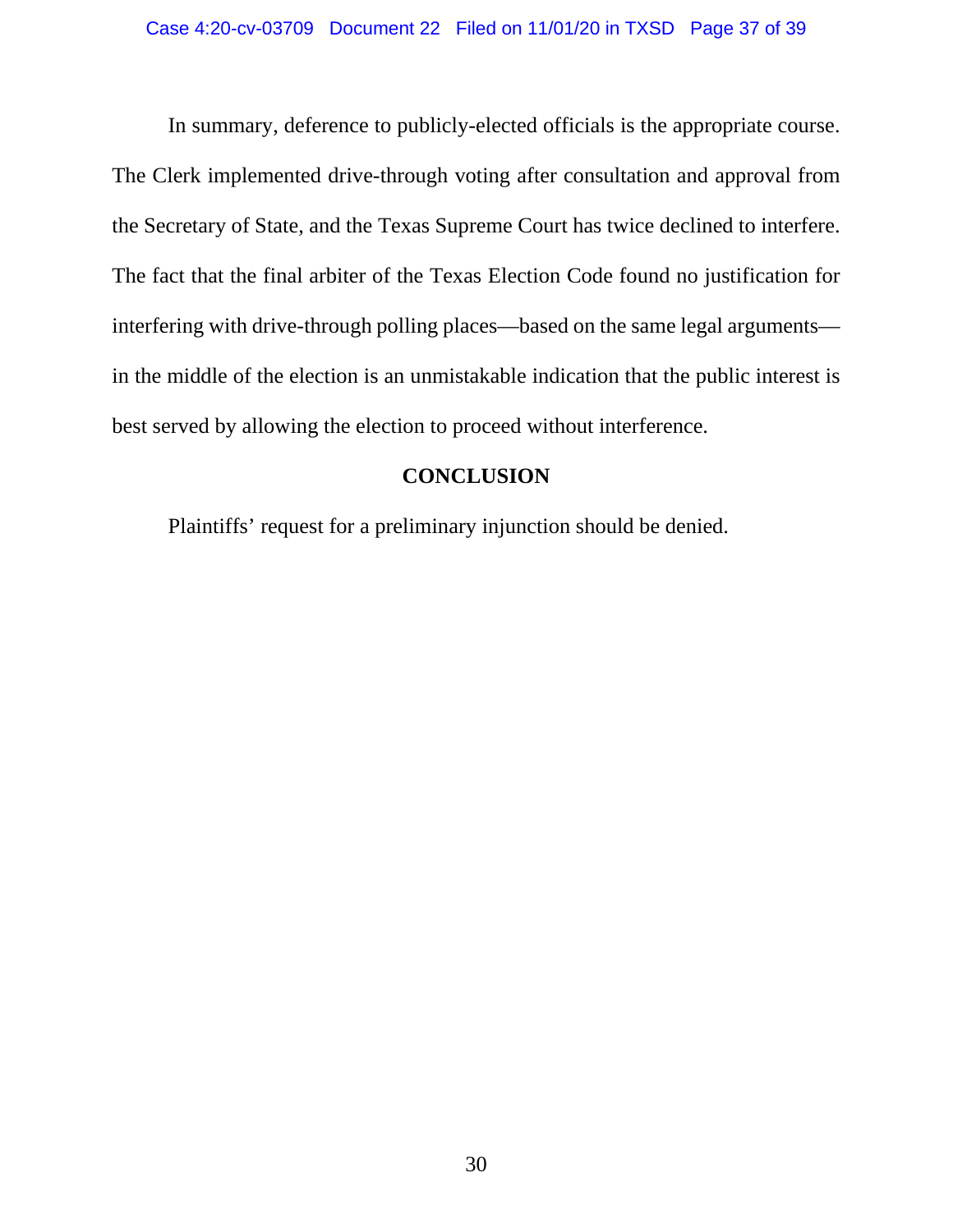## Respectfully submitted,

*/s/ Richard Warren Mithoff* Richard Warren Mithoff *Attorney of Record* Texas Bar No. 14228500 Federal ID No. 2102 [rmithoff@mithofflaw.com](mailto:rmithoff@mithofflaw.com) Janie L Jordan Texas Bar No. 11012700 Federal ID No. 17407 [jjordan@mithofflaw.com](mailto:jjordan@mithofflaw.com) Sherie Potts Beckman Texas Bar No. 16182400 Federal ID No. 11098 [sbeckman@mithofflaw.com](mailto:sbeckman@mithofflaw.com) MITHOFF LAW 500 Dallas Street, Suite 3450 Houston, Texas 77002 Telephone: (713) 654-1122 Facsimile: (713) 739-8085

OF COUNSEL: Joseph R. Alexander, JR. THE ALEXANDER FIRM, PLLC Texas Bar No. 00995150 Federal ID No. 1368 Two Greenway Plaza, Suite 650 Houston, Texas 77046 Telephone: (713) 344-2094 Facsimile: (713)513-5543 [joe@alexanderfirmpllc.com](mailto:joe@alexanderfirmpllc.com)

### **ATTORNEYS FOR DEFENDANT**